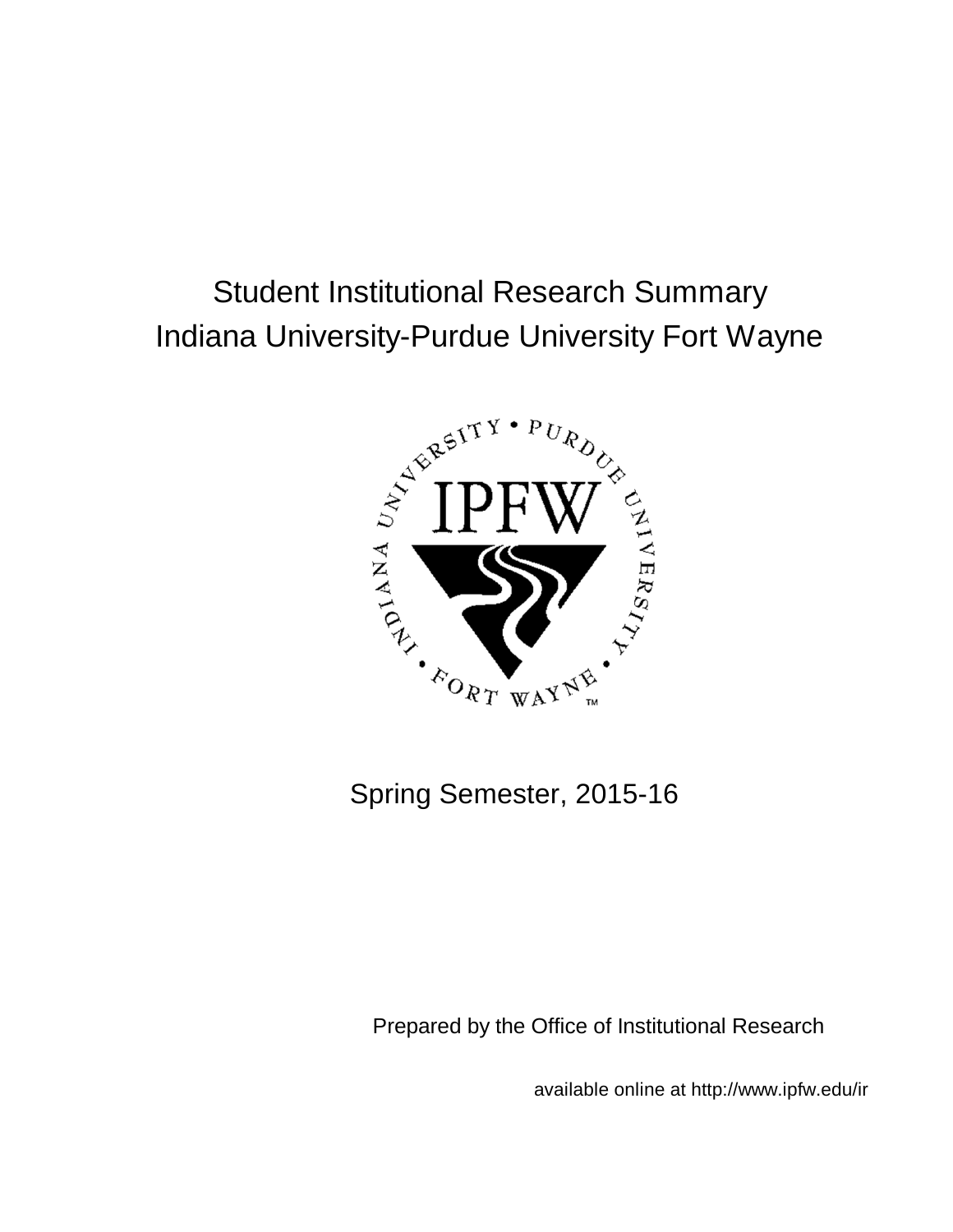# **Table of Contents**

|       |                                                                                                        | Page                                       |
|-------|--------------------------------------------------------------------------------------------------------|--------------------------------------------|
| I.    | <b>Student Enrollment Summary</b>                                                                      |                                            |
|       | <b>Enrollment by Class Standing</b><br>А.                                                              | $\mathbf{1}$                               |
|       | В.<br><b>Enrollment by Academic Unit</b>                                                               | $\mathbf 1$                                |
|       | C.<br>Credit Hours by Level and Residency                                                              | $\mathbf 1$                                |
|       | <b>Enrollment by Level and Residency</b><br>D.                                                         | $\mathbf 1$                                |
|       | Ε.<br><b>Enrollment and Credit Hours by University</b>                                                 | $\mathbf 1$                                |
|       | F.<br>Full Time Equivalent Enrollment by Level                                                         | $\mathbf 1$                                |
|       | G.<br><b>Enrollment by Class Standing and University</b><br>Η.<br>Enrollment by Sex, Status, and Level | $\overline{\mathbf{c}}$<br>$\overline{c}$  |
|       | <b>Enrollment by Ethnic Category and Status</b><br>L.                                                  | $\overline{2}$                             |
| Ш.    | <b>Student Enrollment Profile</b>                                                                      |                                            |
|       | <b>Enrollment by Geographic Area</b><br>А.                                                             | 3                                          |
|       | B.<br><b>Enrollment by Age Group</b>                                                                   |                                            |
|       | C.<br><b>Enrollment by Sex and Marital Status</b>                                                      | $\begin{array}{c} 3 \\ 3 \\ 3 \end{array}$ |
|       | D.<br><b>Enrollment by Ethnic Category</b>                                                             |                                            |
|       | Ε.<br><b>Enrollment by Class Standing</b>                                                              |                                            |
|       | F.<br>Enrollment by Full-Time/Part-Time Status and Sex                                                 | 3                                          |
| III.  | <b>Enrollment and Degree History</b>                                                                   |                                            |
|       | <b>Student Enrollment History</b><br>А.                                                                | 4                                          |
|       | Certificates and Degrees Awarded at IPFW<br>В.                                                         | 5                                          |
| IV.   | <b>Departmental Enrollment History</b>                                                                 | 6                                          |
| V.    | <b>Admissions Information Summary</b>                                                                  |                                            |
|       | Admissions for Current Term by Month<br>А.                                                             | 8                                          |
|       | В.<br>Number of Undergraduate Admissions                                                               | 8                                          |
|       | C.<br>Number of Undergraduate Matriculants                                                             | 8                                          |
| VI.   | <b>Profile of Beginners</b>                                                                            |                                            |
|       | <b>Class Rank of Beginners</b><br>А.                                                                   | 9                                          |
|       | В.<br><b>Mean SAT Scores of Beginners</b><br>C.                                                        | 9                                          |
|       | Mean ACT Scores of Beginners<br>Full-Time/Part-Time Status of Beginners<br>D.                          | $\overline{9}$<br>9                        |
|       | Ε.<br><b>High School GPA of Beginners</b>                                                              | $\overline{9}$                             |
|       | F.<br>High School Beginners by High School Graduation Type                                             | 9                                          |
| VII.  | <b>Schedule of Classes Information</b>                                                                 |                                            |
|       | <b>Classes Offered and Closed</b><br>А.                                                                | 10                                         |
|       | В.<br>Utilization of General Academic Rooms by Time Periods                                            | 11                                         |
| VIII. | <b>Registration and Drop Add Activity Summary</b>                                                      | 12                                         |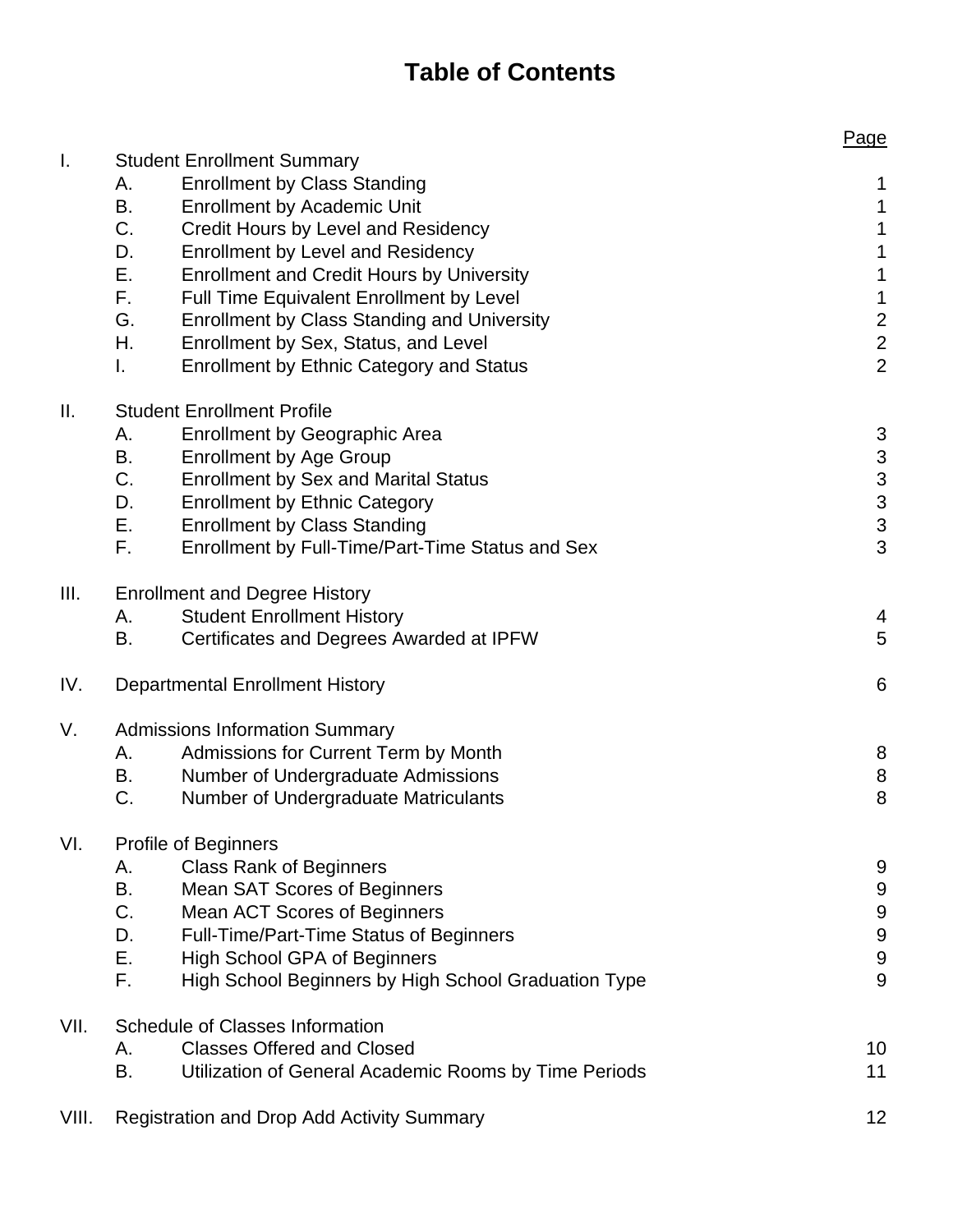#### **I. Student Enrollment Summary: Spring 2016 (201620)**

|                                              | Spring  | Spring         |                                   |                          |
|----------------------------------------------|---------|----------------|-----------------------------------|--------------------------|
| A. Enrollment by Class Standing              | 2015    | 2016           | Change                            | % Change                 |
| New Freshman                                 | 111     | 85             | 26<br>$\overline{\phantom{0}}$    | 23.4<br>$\blacksquare$   |
| Returning Freshman                           | 1,832   | 1,616          | 216<br>$\blacksquare$             | 11.8<br>$\blacksquare$   |
| Sophomore                                    | 2,206   | 1,896          | 310<br>$\blacksquare$             | 14.1<br>$\blacksquare$   |
| Junior                                       | 1,607   | 1,614          | $\overline{7}$<br>$\pm$           | 0.4<br>$\ddot{}$         |
| Senior                                       | 2,683   | 2,605          | 78<br>$\overline{\phantom{a}}$    | 2.9<br>$\blacksquare$    |
| UG Non-Degree                                | 66      | 96             | 30<br>$\ddot{}$                   | 45.5<br>$\ddot{}$        |
| <b>UG High School</b>                        | 3,386   | 3,351          | 35<br>$\overline{a}$              | 1.0<br>$\blacksquare$    |
| Graduate                                     | 483     | 508            | 25<br>$\ddot{}$                   | 5.2<br>$\ddot{}$         |
| Grad. Non-Degree                             | 27      | 33             | 6<br>$\ddot{}$                    | 22.2<br>$+$              |
| <b>TOTAL</b>                                 | 12,401  | 11,804         | 597<br>$\overline{\phantom{a}}$   | 4.8                      |
| <b>B. Enrollment by Academic Unit</b>        |         |                |                                   |                          |
| Arts & Sciences                              | 1,976   | 1,774          | 202<br>$\overline{\phantom{0}}$   | 10.2<br>$\blacksquare$   |
| <b>Business</b>                              | 967     | 933            | 34<br>$\blacksquare$              | 3.5<br>$\blacksquare$    |
| <b>Continuing Studies</b>                    | 557     | 492            | 65<br>$\blacksquare$              | 11.7<br>$\blacksquare$   |
| <b>Education &amp; Public Policy</b>         | 1,037   | 1,019          | 18                                | 1.7                      |
| Engineering, Tech, & Computer Sci.           | 1,592   | 1,576          | 16                                | 1.0                      |
| <b>Health &amp; Human Services</b>           | 1,407   | 1,311          | 96                                | 6.8                      |
| <b>Labor Studies</b>                         | 2       | $\overline{2}$ | $\mathbf 0$                       | $\overline{\phantom{a}}$ |
| Unit of Affilliated Programs                 | 4,327   | 4,185          | 142                               | 3.3                      |
| Visual & Performing Arts                     | 536     | 512            | 24                                | 4.5                      |
| <b>TOTAL</b>                                 | 12,401  | 11,804         | 597                               | 4.8                      |
| Note: See notes at end of Section IV.        |         |                |                                   |                          |
| C. Credit Hours by Level and Residency       |         |                |                                   |                          |
| <b>UG Resident</b>                           | 102,063 | 94,602         | 7,461<br>$\overline{\phantom{0}}$ | 7.3<br>$\blacksquare$    |
| <b>UG Non-Resident</b>                       | 5,628   | 5,166          | 462<br>$\blacksquare$             | 8.2<br>$\blacksquare$    |
| <b>UG Ohio Reciprocity</b>                   | 769     | 1,670          | 901<br>$\pm$                      | 117.2<br>$\ddot{}$       |
| Grad. Resident                               | 2,747   | 2,855          | 108<br>$\pm$                      | 3.9<br>$\ddag$           |
| Grad. Non-Resident                           | 458     | 595            | 137<br>$\ddot{}$                  | 29.9<br>$\ddot{}$        |
| Grad. Ohio Reciprocity                       | 15      | 32             | 17<br>$+$                         | 113.3<br>$\ddot{}$       |
| <b>TOTAL</b>                                 | 111,680 | 104,920        | 6,760<br>$\blacksquare$           | 6.1<br>$\equiv$          |
| D. Enrollment by Level and Residency         |         |                |                                   |                          |
| <b>UG Resident</b>                           | 11,330  | 10,658         | 672                               | 5.9                      |
| <b>UG Non-Resident</b>                       | 503     | 472            | 31<br>$\blacksquare$              | 6.2<br>$\blacksquare$    |
| <b>UG Ohio Reciprocity</b>                   | 58      | 133            | 75<br>$\ddag$                     | 129.3<br>+               |
| Grad. Resident                               | 443     | 459            | 16<br>$\pm$                       | 3.6<br>$\ddot{}$         |
| Grad. Non-Resident                           | 65      | 77             | 12<br>$\ddag$                     | 18.5<br>$\ddot{}$        |
| Grad. Ohio Reciprocity                       | 2       | 5              | 3<br>$\ddot{}$                    | 150.0<br>$\ddag$         |
| <b>TOTAL</b>                                 | 12,401  | 11,804         | 597<br>$\overline{\phantom{a}}$   | 4.8                      |
| E. Enrollment and Credit Hours by University |         |                |                                   |                          |
| <b>Students</b>                              |         |                |                                   |                          |
| Indiana Univ.                                | 7,788   | 7,457          | 331                               | 4.3                      |
| Purdue Univ.                                 | 4,613   | 4,347          | 266                               | 5.8                      |
| <b>TOTAL</b>                                 | 12,401  | 11,804         | 597                               | 4.8                      |
| <b>Credit Hours Taken</b>                    |         |                |                                   |                          |
| Indiana Univ.                                | 58,459  | 54,783         | 3,676                             | 6.3                      |
| Purdue Univ.                                 | 53,221  | 50,137         | 3,084                             | 5.8                      |
| <b>TOTAL</b>                                 | 111,680 | 104,920        | 6,760                             | 6.1                      |
|                                              |         |                |                                   |                          |
| F. Full Time Equivalent (FTE) by Level       | 7,231   | 6,763          |                                   |                          |
| Undergraduate<br>Graduate                    | 268     | 290            | 468<br>22<br>$\ddot{}$            | 6.5<br>8.2<br>$\ddot{}$  |
|                                              |         |                |                                   |                          |
| <b>TOTAL</b>                                 | 7,499   | 7,053          | 446                               | 5.9                      |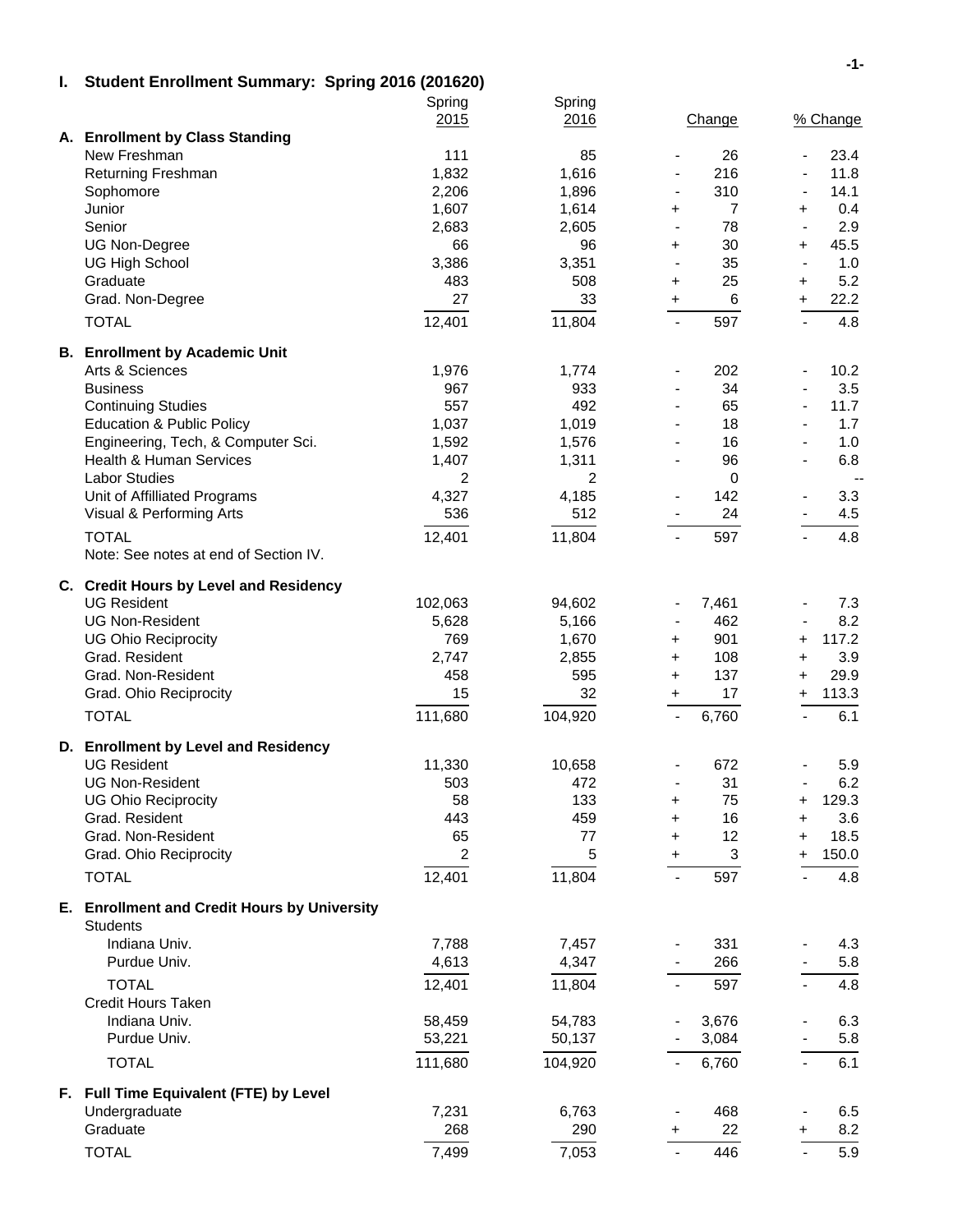#### **-2-**

## **I. Student Enrollment Summary: Spring 2016** (continued)

## **G. Enrollment by Class Standing and University**

| <b>CLASS</b>         | <b>INDIANA</b> | <b>PURDUE</b> | TOTAL  |
|----------------------|----------------|---------------|--------|
| Freshman             | 831            | 870           | 1,701  |
| Sophomore            | 889            | 1,007         | 1,896  |
| Junior               | 761            | 853           | 1,614  |
| Senior               | 1,307          | 1,298         | 2,605  |
| <b>UG Non-Degree</b> | 3,402          | 45            | 3,447  |
| Graduate             | 251            | 257           | 508    |
| Grad. Non-Degree     | 16             | 17            | 33     |
| <b>TOTAL</b>         | 7,457          | 4,347         | 11,804 |

### **H. Enrollment by Sex, Status, and Leve**

|                      | <b>FULL</b> | <b>PART</b> |              | <b>FULL</b>   | <b>PART</b>   |               | <b>TOTAL</b> | <b>TOTAL</b> |              |
|----------------------|-------------|-------------|--------------|---------------|---------------|---------------|--------------|--------------|--------------|
|                      | <b>TIME</b> | <b>TIME</b> | <b>TOTAL</b> | <b>TIME</b>   | TIME          | <b>TOTAL</b>  | <b>FULL</b>  | <b>PART</b>  |              |
| <b>CLASS</b>         | <b>MALE</b> | <b>MALE</b> | <b>MALE</b>  | <b>FEMALE</b> | <b>FEMALE</b> | <b>FEMALE</b> | <b>TIME</b>  | <b>TIME</b>  | <b>TOTAL</b> |
| Freshman             | 646         | 145         | 791          | 756           | 154           | 910           | 1,402        | 299          | 1,701        |
| Sophomore            | 641         | 239         | 880          | 791           | 225           | 1,016         | 1,432        | 464          | 1,896        |
| Junior               | 543         | 155         | 698          | 710           | 206           | 916           | 1,253        | 361          | 1,614        |
| Senior               | 741         | 491         | 1,232        | 831           | 542           | 1,373         | 1,572        | 1,033        | 2,605        |
| <b>UG Non-Degree</b> | 6           | 1,455       | 1,461        | 13            | 1,973         | 1,986         | 19           | 3,428        | 3,447        |
| <b>UG Sub-total</b>  | 2,577       | 2,485       | 5,062        | 3,101         | 3,100         | 6,201         | 5,678        | 5,585        | 11,263       |
| Graduate             | 73          | 144         | 217          | 60            | 231           | 291           | 133          | 375          | 508          |
| Grad. Non-Degree     | $\mathbf 0$ | 13          | 13           | 0             | 20            | 20            | 0            | 33           | 33           |
| Grad. Sub-Total      | 73          | 157         | 230          | 60            | 251           | 311           | 133          | 408          | 541          |
| <b>TOTAL</b>         | 2,650       | 2,642       | 5,292        | 3,161         | 3,351         | 6,512         | 5,811        | 5,993        | 11,804       |

#### **I. Enrollment by Ethnic Category and Status**

| <b>ETHNIC</b>                             | <b>FULL</b> | <b>PART</b> |             |               |              |
|-------------------------------------------|-------------|-------------|-------------|---------------|--------------|
| <b>CATEGORY</b>                           | TIME        | <b>TIME</b> | <b>MALE</b> | <b>FEMALE</b> | <b>TOTAL</b> |
| American Indian/Alaskan Native            | 10          | 16          | 9           | 17            | 26           |
| Asian                                     | 157         | 165         | 143         | 179           | 322          |
| <b>Black</b>                              | 256         | 241         | 199         | 298           | 497          |
| Hispanic or Latino                        | 312         | 343         | 284         | 371           | 655          |
| Native Hawaiian or Other Pacific Islander |             | 2           |             | 2             | 3            |
| International                             | 189         | 61          | 142         | 108           | 250          |
| Other                                     | 17          | 67          | 43          | 41            | 84           |
| Two or more races                         | 140         | 174         | 131         | 183           | 314          |
| White                                     | 4,729       | 4,924       | 4,340       | 5,313         | 9,653        |
| TOTAL                                     | 5,811       | 5,993       | 5,292       | 6,512         | 11,804       |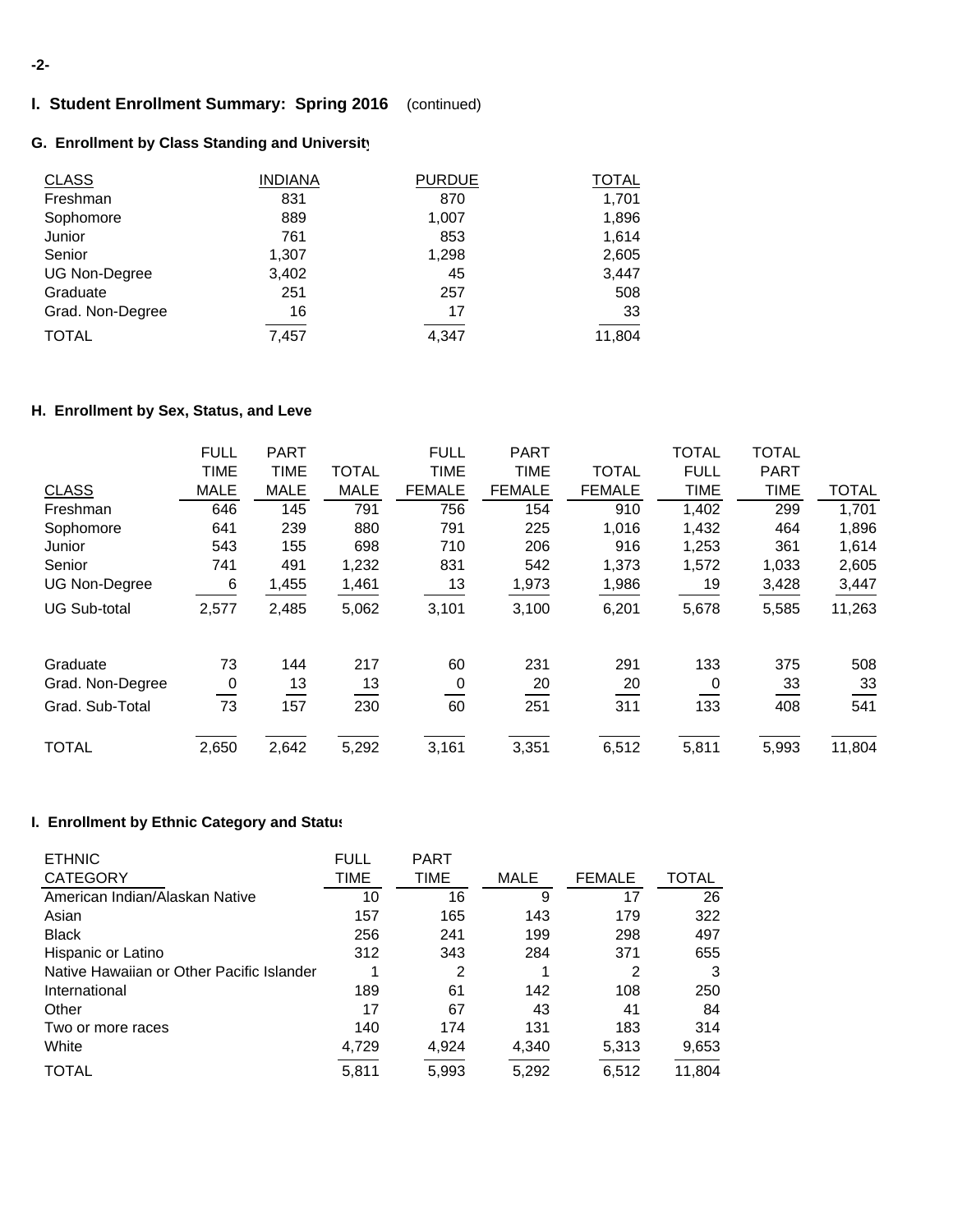|    |                                                                                                                 |               |               |                |               | -3-           |
|----|-----------------------------------------------------------------------------------------------------------------|---------------|---------------|----------------|---------------|---------------|
| Ⅱ. | <b>Student Enrollment Profile: Spring Semesters</b>                                                             |               | 2013          |                |               |               |
| А. | <b>Enrollment by Geographic Area</b>                                                                            | 2012          |               | 2014           | 2015          | <u>2016</u>   |
|    | <b>Allen County</b>                                                                                             | 53.3%         | 54.5%         | 53.4%          | 52.6%         | 51.7%         |
|    | Surrounding Counties*                                                                                           | 30.4%         | 30.2%         | 30.8%          | 31.3%         | 32.3%         |
|    | Other Indiana                                                                                                   | 10.9%         | 10.4%         | 11.1%          | 11.1%         | 10.6%         |
|    | Outside Indiana                                                                                                 | 5.4%          | 4.9%          | 4.7%           | 5.0%          | 5.4%          |
|    | Note: Surrounding counties are Adams, DeKalb, Huntington, Kosciusko, Noble, Steuben, Wabash, Wells, and Whitley |               |               |                |               |               |
|    |                                                                                                                 |               |               |                |               |               |
| В. | <b>Enrollment by Age Group</b>                                                                                  |               |               |                |               |               |
|    | $00 - 17$                                                                                                       | 10.0%         | 13.4%         | 16.3%          | 19.2%         | 19.7%         |
|    | 18-20                                                                                                           | 31.8%         | 32.3%         | 33.6%          | 33.2%         | 34.2%         |
|    | $21 - 25$                                                                                                       | 31.1%         | 30.4%         | 29.4%          | 29.1%         | 29.0%         |
|    | 26-30                                                                                                           | 10.9%         | 9.2%          | 8.2%           | 7.4%          | 6.8%          |
|    | $31 - 50$                                                                                                       | 14.4%         | 13.1%         | 10.9%          | 9.7%          | 8.9%          |
|    | $51-$                                                                                                           | 1.8%          | 1.6%          | 1.6%           | 1.5%          | 1.4%          |
|    | Average Age<br>Age Range                                                                                        | 24.2<br>13-78 | 23.6<br>14-73 | 23.0<br>14-87  | 22.5<br>13-79 | 22.2<br>14-80 |
|    |                                                                                                                 |               |               |                |               |               |
| C. | <b>Enrollment by Sex and Marital Status</b>                                                                     |               |               |                |               |               |
|    | Male                                                                                                            | 44.7%         | 44.4%         | 44.7%          | 44.4%         | 44.8%         |
|    | Female                                                                                                          | 55.3%         | 55.6%         | 55.3%          | 55.6%         | 55.2%         |
|    | Single                                                                                                          | 91.8%         | 92.3%         | 93.5%          | 94.1%         | 94.7%         |
|    | Married                                                                                                         | 8.2%          | 7.7%          | 6.5%           | 5.9%          | 5.3%          |
| D. | <b>Enrollment by Ethnic Category</b>                                                                            |               |               |                |               |               |
|    | American Indian/Alaskan Native                                                                                  | 55            | 46            | 33             | 30            | 26            |
|    | Asian                                                                                                           | 285           | 321           | 324            | 324           | 322           |
|    | <b>Black</b>                                                                                                    | 940           | 707           | 633            | 572           | 497           |
|    | Hispanic                                                                                                        | 626           | 651           | 652            | 628           | 655           |
|    | Native Hawaiian or Other Pacific Islander                                                                       | 5             | 6             | $\overline{4}$ | 4             | 3             |
|    | International                                                                                                   | 211           | 229           | 217            | 220           | 250           |
|    | Other                                                                                                           | 104           | 74            | 77             | 78            | 84            |
|    | Two or more races                                                                                               | 327           | 340           | 326            | 319           | 314           |
|    | White                                                                                                           | 11,093        | 10,675        | 10,347         | 10,226        | 9,653         |
|    | <b>TOTAL</b>                                                                                                    | 13,646        | 13,049        | 12,613         | 12,401        | 11,804        |
|    |                                                                                                                 |               |               |                |               |               |
| Е. | <b>Enrollment by Class Standing</b>                                                                             |               |               |                |               |               |
|    | Freshman                                                                                                        | 3,254         | 2,578         | 2,150          | 1,943         | 1,701         |
|    | Sophomore                                                                                                       | 2,957         | 2,631         | 2,479          | 2,206         | 1,896         |
|    | Junior                                                                                                          | 1,718         | 1,765         | 1,724          | 1,607         | 1,614         |
|    | Senior                                                                                                          | 2,840         | 2,659         | 2,611          | 2,683         | 2,605         |
|    | <b>UG Non-Degree</b>                                                                                            | 2,184         | 2,806         | 3,169          | 3,452         | 3,447         |
|    | Graduate                                                                                                        | 644           | 580           | 455            | 483           | 508           |
|    | Grad. Non-Degree                                                                                                | 49            | 30            | 25             | 27            | 33            |
|    | <b>TOTAL</b>                                                                                                    | 13,646        | 13,049        | 12,613         | 12,401        | 11,804        |
| F. | Enrollment by Full-Time/Part-Time Status and Sex                                                                |               |               |                |               |               |
|    | <b>Full-Time Male</b>                                                                                           | 3,581         | 3,251         | 3,039          | 2,805         | 2,650         |
|    | <b>Full-Time Female</b>                                                                                         | 4,305         | 3,779         | 3,602          | 3,411         | 3,161         |
|    | Part-Time Male                                                                                                  | 2,518         | 2,537         | 2,598          | 2,702         | 2,642         |
|    | Part-Time Female                                                                                                | 3,242         | 3,482         | 3,374          | 3,483         | 3,351         |
|    | <b>Full-Time Total</b>                                                                                          | 7,886         | 7,030         | 6,641          | 6,216         | 5,811         |
|    | Part-Time Total                                                                                                 | 5,760         | 6,019         | 5,972          | 6,185         | 5,993         |
|    | Male Total                                                                                                      | 6,099         | 5,788         | 5,637          | 5,507         | 5,292         |
|    | <b>Female Total</b>                                                                                             | 7,547         | 7,261         | 6,976          | 6,894         | 6,512         |
|    | <b>Campus Total</b>                                                                                             | 13,646        | 13,049        | 12,613         | 12,401        | 11,804        |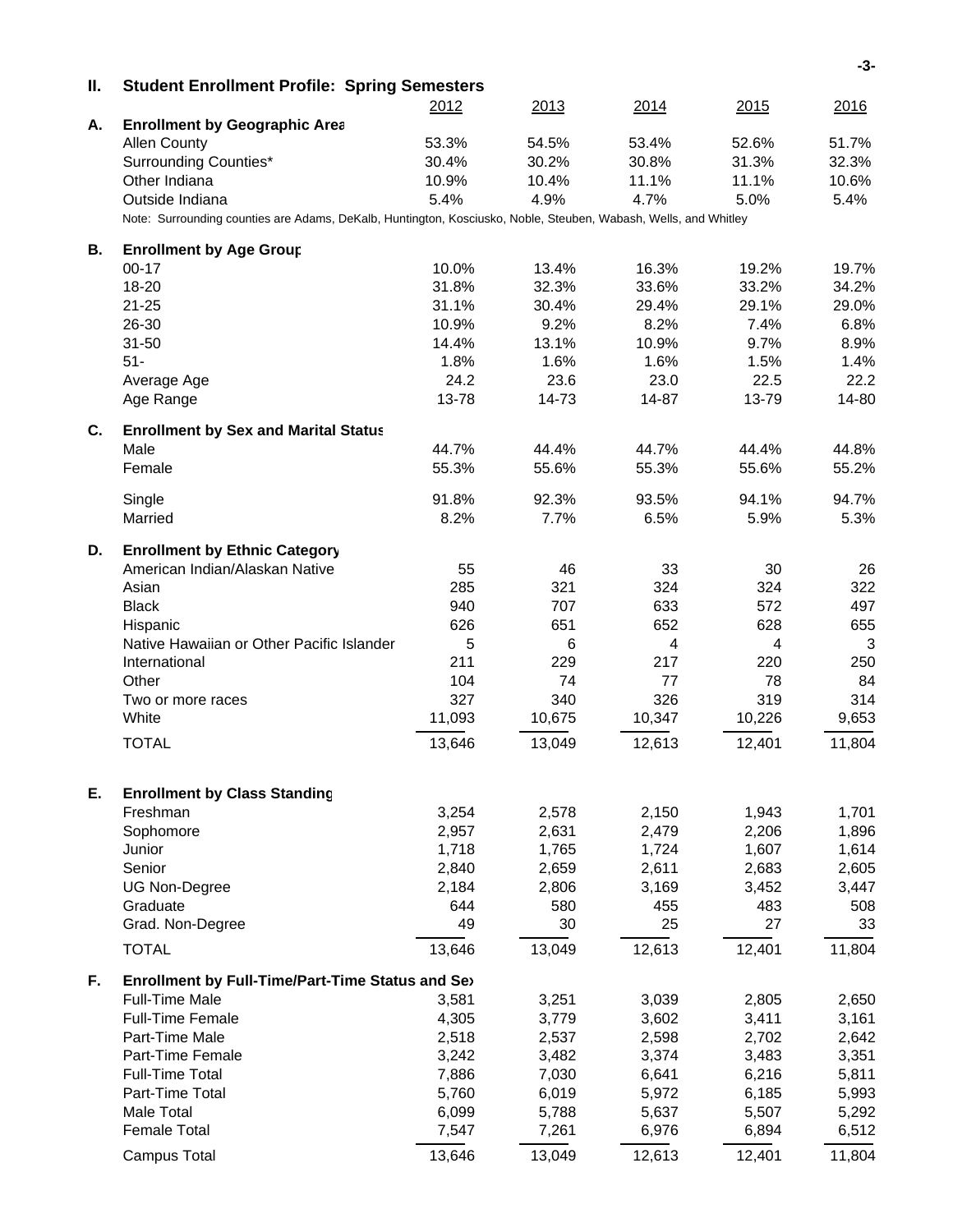#### **-4-**

### **III. Enrollment and Degree 20-Yr. History**

#### **A. Student Enrollment History**

#### CREDIT STUDENTS

| <b>YEAR</b> | Fall   | Spring | Summer 1 | Summer 2 | <b>Summer Total</b> | <b>Annual Total</b> |
|-------------|--------|--------|----------|----------|---------------------|---------------------|
| 1984-85     | 10,185 | 9,380  | 2,474    | 2,270    | 4,744               | 24,309              |
| 1985-86     | 10,334 | 9,334  | 2,416    | 2,313    | 4,729               | 24,397              |
| 1986-87     | 10,182 | 9,626  | 2,548    | 2,189    | 4,737               | 24,545              |
| 1987-88     | 10,581 | 10,086 | 2,908    | 2,378    | 5,286               | 25,953              |
| 1988-89     | 11,073 | 10,340 | 2,846    | 2,460    | 5,306               | 26,719              |
| 1989-90     | 11,422 | 10,751 | 3,084    | 2,389    | 5,473               | 27,646              |
| 1990-91     | 11,879 | 11,092 | 2,954    | 2,614    | 5,568               | 28,539              |
| 1991-92     | 12,077 | 11,216 | 3,133    | 2,524    | 5,657               | 28,950              |
| 1992-93     | 12,090 | 11,267 | 3,030    | 2,561    | 5,591               | 28,948              |
| 1993-94     | 11,701 | 10,934 | 2,979    | 2,270    | 5,249               | 27,884              |
| 1994-95     | 11,513 | 10,550 | 3,010    | 2,186    | 5,196               | 27,259              |
| 1995-96     | 11,011 | 10,120 | 2,956    | 2,088    | 5,044               | 26,175              |
| 1996-97     | 10,749 | 10,077 | 2,910    | 2,314    | 5,224               | 26,050              |
| 1997-98     | 10,669 | 9,920  | 3,121    | 2,058    | 5,179               | 25,768              |
| 1998-99     | 10,653 | 9,897  | 3,193    | 2,140    | 5,333               | 25,883              |
| 1999-00     | 10,556 | 9,793  | 3,119    | 2,133    | 5,252               | 25,601              |
| 2000-01     | 10,532 | 9,841  | 3,378    | 2,351    | 5,729               | 26,102              |
| 2001-02     | 11,129 | 10,625 | 3,495    | 2,610    | 6,105               | 27,859              |
| 2002-03     | 11,757 | 11,056 | 3,646    | 2,537    | 6,183               | 28,996              |
| 2003-04     | 11,806 | 11,126 | 3,440    | 2,582    | 6,022               | 28,954              |
| 2004-05     | 11,810 | 11,072 | 3,294    | 2,460    | 5,754               | 28,636              |
| 2005-06     | 11,795 | 10,740 | 3,363    | 2,437    | 5,800               | 28,335              |
| 2006-07     | 11,672 | 10,963 | 3,257    | 2,308    | 5,565               | 28,200              |
| 2007-08     | 11,943 | 11,239 | 3,176    | 2,395    | 5,571               | 28,753              |
| 2008-09     | 12,338 | 11,615 | 3,284    | 2,713    | 5,997               | 29,950              |
| 2009-10     | 13,675 | 12,636 | 3,359    | 2,727    | 6,086               | 32,397              |
| 2010-11     | 14,192 | 12,434 | 3,199    | 2,568    | 5,767               | 32,393              |
| 2011-12     | 14,326 | 13,646 | 2,875    | 2,044    | 4,919               | 32,891              |
| 2012-13     | 13,771 | 13,049 | 2,786    | 1,900    | 4,686               | 31,506              |
| 2013-14     | 13,459 | 12,613 | 2,636    | 1,918    | 4,554               | 30,626              |
| 2014-15     | 13,214 | 12,401 | 2,544    | 1,835    | 4,379               | 29,994              |
| 2015-16     | 12,719 | 11,804 |          |          |                     |                     |

CREDIT HOURS

| YEAR    | Fall      | Spring    | Summer 1 | Summer 2 | <b>Summer Total</b> | <b>Annual Total</b> |
|---------|-----------|-----------|----------|----------|---------------------|---------------------|
| 1984-85 | 86,699    | 77,324    | 8,896    | 8,651    | 17,547              | 181,570             |
| 1985-86 | 84,599    | 76,010    | 8,488    | 8,877    | 17,365              | 177,974             |
| 1986-87 | 82,895    | 76,542    | 9,066    | 8,058    | 17,124              | 176,561             |
| 1987-88 | 85,976    | 79,910    | 10,385   | 8,754    | 19,139              | 185,025             |
| 1988-89 | 90,299    | 83,480    | 9,983    | 8,996    | 18,979              | 192,758             |
| 1989-90 | 94,661    | 88,002    | 10,885   | 8,594    | 19,479              | 202,142             |
| 1990-91 | 99,568    | 91,892    | 10,459   | 9,398    | 19,857              | 211,317             |
| 1991-92 | 103,404   | 94,552    | 11,015   | 9,050    | 20,065              | 218,021             |
| 1992-93 | 103,961   | 94,896    | 10,754   | 9,066    | 19,820              | 218,677             |
| 1993-94 | 102,142   | 93,770    | 10,612   | 7,956    | 18,568              | 214,480             |
| 1994-95 | 100,735   | 90,168    | 10,643   | 7,679    | 18,322              | 209,225             |
| 1995-96 | 96,348    | 87,435    | 10,670   | 7,354    | 18,024              | 201,807             |
| 1996-97 | 95,812    | 87,263    | 10,580   | 8,140    | 18,720              | 201,795             |
| 1997-98 | 95,509    | 87,411    | 11,501   | 7,424    | 18,925              | 201,845             |
| 1998-99 | 97,569    | 89,264    | 11,857   | 7,751    | 19,608              | 206,441             |
| 1999-00 | 98,500    | 89,337    | 11,594   | 7,787    | 19,381              | 207,218             |
| 2000-01 | 99,775    | 91,630    | 12,662   | 8,573    | 21,235              | 212,640             |
| 2001-02 | 107,751   | 101,249   | 13,062   | 9,697    | 22,759              | 231,759             |
| 2002-03 | 116,126   | 105,788   | 14,112   | 9,607    | 23,719              | 245,633             |
| 2003-04 | 117,833   | 108,236   | 13,211   | 9,686    | 22,897              | 248,966             |
| 2004-05 | 120,114   | 110,120   | 12,583   | 9,315    | 21,898              | 252,132             |
| 2005-06 | 121,470   | 108,802   | 13,280   | 8,944    | 22,224              | 252,496             |
| 2006-07 | 122,818   | 112,117   | 13,061   | 8,716    | 21,777              | 256,712             |
| 2007-08 | 126,230   | 115,934   | 12,757   | 9,259    | 22,016              | 264,180             |
| 2008-09 | 130,040   | 122,405   | 13,210   | 10,512   | 23,722              | 276,167             |
| 2009-10 | 143,374   | 133,016   | 13,905   | 10,840   | 24,745              | 301,135             |
| 2010-11 | 150,235   | 134,820   | 13,448   | 10,116   | 23,564              | 308,619             |
| 2011-12 | 148,737   | 134,335   | 11,853   | 7,915    | 19,768              | 302,840             |
| 2012-13 | 139,611   | 122,284   | 11,341   | 7,316    | 18,657              | 280,552             |
| 2013-14 | 134,096.5 | 116,142.5 | 10,409   | 7,451    | 17,860              | 268,099             |
| 2014-15 | 129,934   | 111,680   | 10,100   | 7,058    | 17,158              | 258,772             |
| 2015-16 | 125,065   | 104,920   |          |          |                     |                     |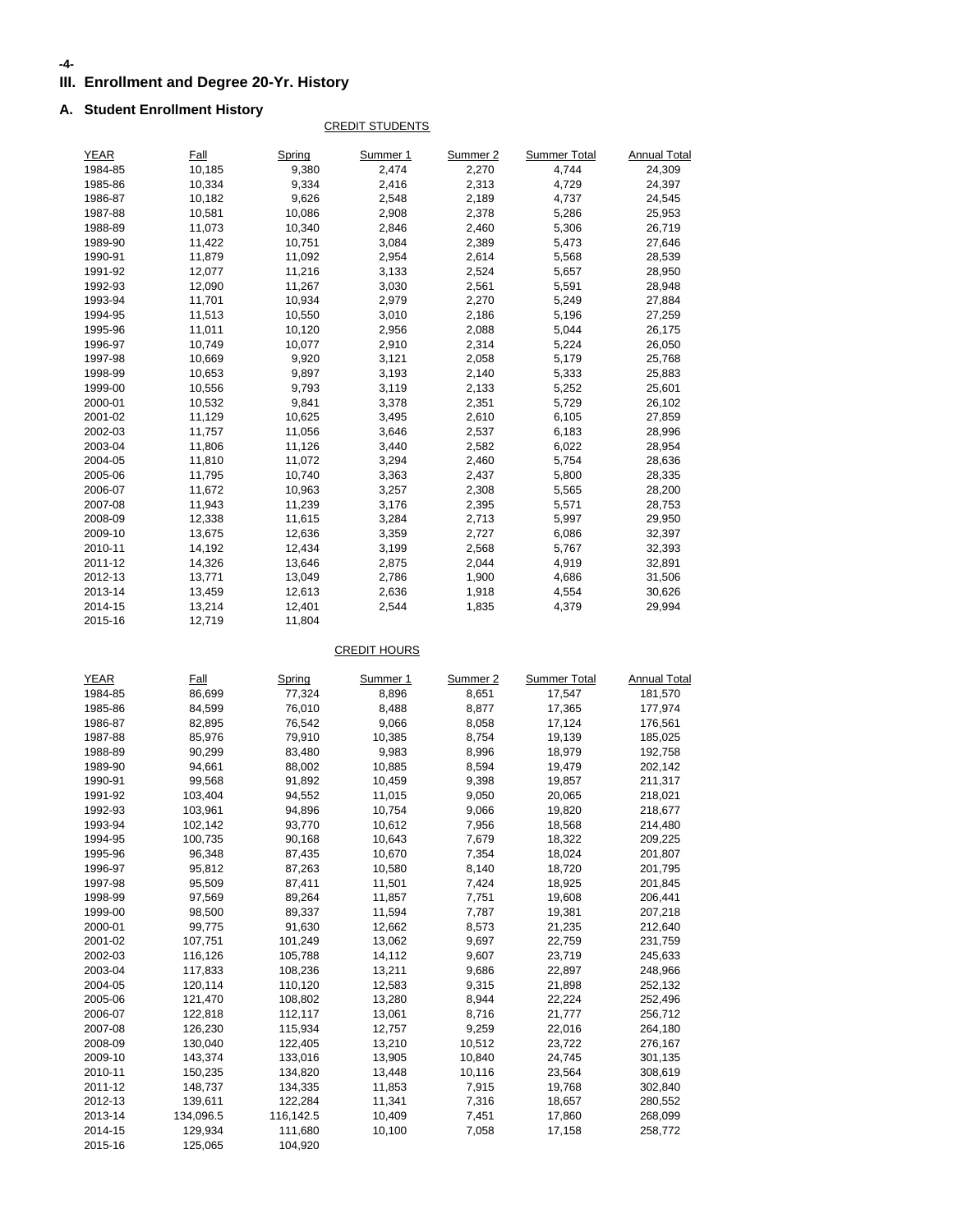### **B. Certificates & Degrees Awarded at IPFW (Each Period Includes July-June)**

|              |             | Certificate |             |     | Associate's                           |     |     | Bachelor's           |       |     | Master's       |                    |        | Total  |        |
|--------------|-------------|-------------|-------------|-----|---------------------------------------|-----|-----|----------------------|-------|-----|----------------|--------------------|--------|--------|--------|
|              | IU          | PU          | Τ           | IU  | PU                                    | т   | IU  | PU                   | т     | IU  | PU             | т                  | IU     | PU     | Τ      |
|              |             |             |             |     |                                       |     |     |                      |       |     |                |                    |        |        |        |
| 1967-68      | 0           | 0           | 0           | 24  | 113                                   | 137 | 89  | 37                   | 126   | 0   | 9              | 9                  | 113    | 159    | 272    |
| 1968-69      | 0           | $\mathbf 0$ | 0           | 75  | 124                                   | 199 | 149 | 60                   | 209   | 0   | 8              | 8                  | 224    | 192    | 416    |
| 1969-70      | 0           | 0           | 0           | 91  | 170                                   | 261 | 217 | 90                   | 307   | 76  | 25             | 101                | 384    | 285    | 669    |
| 1970-71      | 0           | $\mathbf 0$ | 0           | 103 | 144                                   | 247 | 244 | 103                  | 347   | 110 | 42             | 152                | 457    | 289    | 746    |
| 1971-72      | 1           | $\mathbf 0$ | 1           | 125 | 209                                   | 334 | 303 | 104                  | 407   | 176 | 27             | 203                | 605    | 340    | 945    |
| 1972-73      | 5           | 0           | 5           | 132 | 232                                   | 364 | 314 | 116                  | 430   | 180 | 28             | 208                | 631    | 376    | 1,007  |
| 1973-74      | $\mathbf 0$ | $\mathbf 0$ | $\mathbf 0$ | 119 | 264                                   | 383 | 299 | 118                  | 417   | 260 | 42             | 302                | 678    | 424    | 1,102  |
| 1974-75      | 13          | 0           | 13          | 153 | 273                                   | 426 | 320 | 136                  | 456   | 245 | 48             | 293                | 731    | 457    | 1,188  |
| 1975-76      | 0           | $\mathbf 0$ | 0           | 181 | 263                                   | 444 | 303 | 124                  | 427   | 223 | 54             | 277                | 707    | 441    | 1,148  |
| 1976-77      | 0           | $\mathbf 0$ | 0           | 172 | 266                                   | 438 | 286 | 187                  | 473   | 256 | 65             | 321                | 714    | 518    | 1,232  |
| 1977-78      | 0           | 0           | $\mathbf 0$ | 171 | 253                                   | 424 | 289 | 168                  | 457   | 254 | 68             | 322                | 714    | 489    | 1,203  |
| 1978-79      | 11          | 0           | 11          | 168 | 224                                   | 392 | 303 | 145                  | 448   | 268 | 40             | 308                | 750    | 409    | 1,159  |
| 1979-80      | 24          | 0           | 24          | 181 | 321                                   | 502 | 277 | 162                  | 439   | 234 | 12             | 246                | 716    | 495    | 1,211  |
| 1980-81      | 32          | $\mathbf 0$ | 32          | 169 | 322                                   | 491 | 287 | 188                  | 475   | 265 | 9              | 274                | 753    | 519    | 1,272  |
| 1981-82      | 35          | 0           | 35          | 238 | 385                                   | 623 | 299 | 203                  | 502   | 281 | $\overline{7}$ | 288                | 853    | 595    | 1,448  |
| 1982-83      | 33          | 0           | 33          | 177 | 421                                   | 598 | 297 | 202                  | 499   | 273 | 5              | 278                | 780    | 628    | 1,408  |
| 1983-84      | 32          | 0           | 32          | 169 | 499                                   | 668 | 255 | 230                  | 485   | 198 | 1              | 199                | 654    | 730    | 1,384  |
| 1984-85      | 32          | 6           | 38          | 169 | 492                                   | 661 | 277 | 235                  | 512   | 192 | $\overline{7}$ | 199                | 670    | 740    | 1,410  |
| 1985-86      | 28          | 9           | 37          | 137 | 432                                   | 569 | 291 | 280                  | 571   | 187 | 1              | 188                | 643    | 722    | 1,365  |
| 1986-87      | 28          | 13          | 41          | 139 | 391                                   | 530 | 261 | 264                  | 525   | 213 | 3              | 216                | 641    | 671    | 1,312  |
| 1987-88      | 26          | 23          | 49          | 119 | 365                                   | 484 | 277 | 265                  | 542   | 210 | 7              | 217                | 632    | 660    | 1,292  |
| 1988-89      | 15          | 22          | 37          | 120 | 374                                   | 494 | 300 | 286                  | 586   | 266 | 1              | 267                | 701    | 683    | 1,384  |
| 1989-90      | 28          | 40          | 68          | 116 | 410                                   | 526 | 346 | 323                  | 669   | 272 | 3              | 275                | 762    | 776    | 1,538  |
| 1990-91      | 27          | 42          | 69          | 134 | 440                                   | 574 | 369 | 310                  | 679   | 141 | 4              | 145                | 671    | 796    | 1,467  |
| 1991-92      | 33          | 51          | 84          | 148 | 411                                   | 559 | 393 | 324                  | 717   | 141 | 6              | 147                | 715    | 792    | 1,507  |
| 1992-93      | 24          | 55          | 79          | 145 | 412                                   | 557 | 356 | 348                  | 704   | 150 | 12             | 162                | 675    | 827    | 1,502  |
| 1993-94      | 27          | 86          | 113         | 137 | 393                                   | 530 | 413 | 334                  | 747   | 161 | 9              | 170                | 738    | 822    | 1,560  |
| 1994-95      | 24          | 72          | 96          | 141 | 367                                   | 508 | 420 | 335                  | 755   | 133 | 13             | 146                | 718    | 787    | 1,505  |
| 1995-96      | 22          | 66          | 88          | 140 | 333                                   | 473 | 458 | 344                  | 802   | 166 | 15             | 181                | 786    | 758    | 1,544  |
| 1996-97      | 35          | 51          | 86          | 157 | 313                                   | 470 | 366 | 321                  | 687   | 170 | 19             | 189                | 728    | 704    | 1,432  |
| 1997-98      | 25          | 59          | 84          | 153 | 317                                   | 470 | 449 | 317                  | 766   | 172 | 15             | 187                | 799    | 708    | 1,507  |
| 1998-99      | 31          | 51          | 82          | 165 | 279                                   | 444 | 447 | 318                  | 765   | 172 | 28             | 200                | 815    | 676    | 1,491  |
| 1999-00      | 28          | 63          | 91          | 200 | 244                                   | 444 | 475 | 307                  | 782   | 179 | 26             | 205                | 882    | 640    | 1,522  |
| 2000-01      | 32          | 43          | 75          | 175 | 260                                   | 435 | 427 | 286                  | 713   | 150 | 23             | 173                | 784    | 612    | 1,396  |
| 2001-02      | 38          | 20          | 58          | 195 | 295                                   | 490 | 527 | 304                  | 831   | 161 | 20             | 181                | 921    | 639    | 1,560  |
| 2002-03      | 37          | 33          | 70          | 225 | 300                                   | 525 | 551 | 303                  | 854   | 177 | 36             | 213                | 990    | 672    | 1,662  |
| 2003-04      | 39          | 42          | 81          | 204 | 362                                   | 566 | 538 | 331                  | 869   | 168 | 33             | 201                | 949    | 768    | 1,717  |
| 2004-05      | 46          | 37          | 83          | 226 | 346                                   | 572 | 571 | 336                  | 907   | 129 | 34             | 163                | 972    | 753    | 1,725  |
| 2005-06      | 66          | 47          | 113         | 237 | 285                                   | 522 | 659 | 366                  | 1,025 | 175 | 38             | 213                | 1,137  | 736    | 1,873  |
| 2006-07      | 62          | 26          | 88          | 198 | 281                                   | 479 | 618 | 377                  | 995   | 147 | 40             | 187                | 1,025  | 724    | 1,749  |
| 2007-08      | 58          | 10          | 68          | 197 | 260                                   | 457 | 640 | 359                  | 999   | 186 | 29             | 215                | 1,081  | 658    | 1,739  |
| 2008-09      | 55          | 18          | 73          | 212 | 254                                   | 466 | 613 | 396                  | 1,009 | 173 | 34             | 207                | 1,053  | 702    | 1,755  |
| 2009-10      | 73          | 12          | 85          | 199 | 253                                   | 452 | 685 | 472                  | 1,157 | 183 | 42             | 225                | 1,140  | 779    | 1,919  |
| 2010-11      | 70          | 21          | 91          | 192 | 185                                   | 377 | 674 | 470                  | 1,144 | 166 | 77             | 243                | 1,102  | 753    | 1,855  |
| 2011-12      | 70          | 12          | 82          | 190 | 140                                   | 330 | 733 | 560                  | 1,293 | 163 | 94             | 257                | 1,156  | 806    | 1,962  |
| 2012-13      | 87          | 12          | 99          | 195 | 127                                   | 322 | 772 | 598                  | 1,370 | 186 | 71             | 257                | 1,240  | 808    | 2,048  |
| 2013-14      | 85          | 23          | 108         | 143 | 121                                   | 264 | 705 | 636                  | 1,341 | 134 | 98             | 232                | 1,067  | 878    | 1,945  |
| 2014-15      | 85          | 23          | 108         | 143 | 121                                   | 264 | 705 | 636                  | 1,341 | 134 | 98             | 232                | 1,067  | 878    | 1,945  |
| <b>TOTAL</b> |             |             |             |     | 1,522 1,088 2,610 7,699 14,046 21,745 |     |     | 19,847 13,714 33,561 |       |     |                | 8,656 1,426 10,082 | 37,724 | 30,274 | 67,998 |

Note: IU figures for 1968-70 from local reports. All other figures for 1968-79 from official IU & PU reports. Figures beginning with 1980 are from local reports.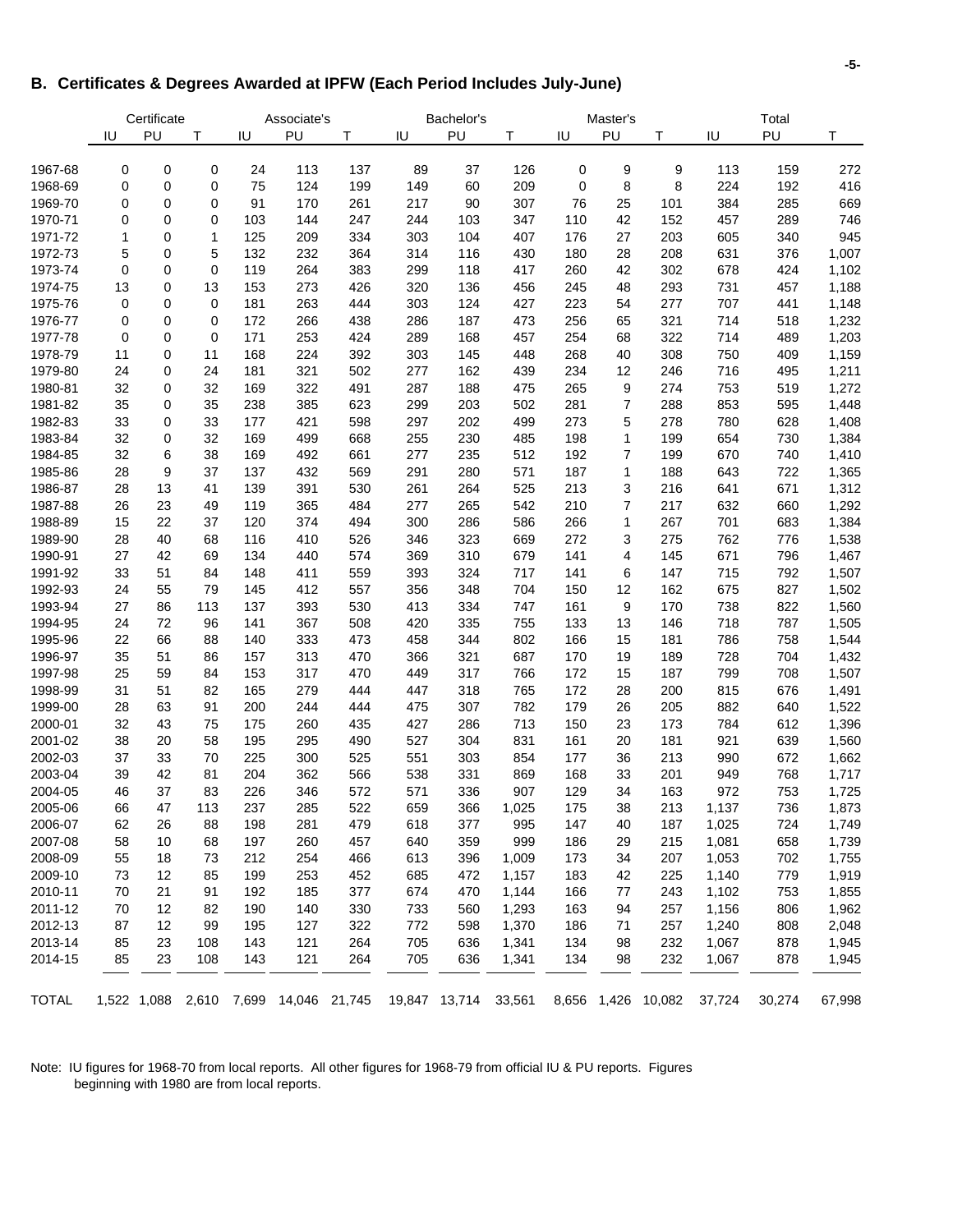### **IV. Departmental Enrollment History: Spring Semesters**

|                                   |                | ----------------------Majors------------------- |                |                |                | ----------------Credit Hours Taught--------------- |        |         |        |        |
|-----------------------------------|----------------|-------------------------------------------------|----------------|----------------|----------------|----------------------------------------------------|--------|---------|--------|--------|
|                                   | 2012           | 2013                                            | 2014           | 2015           | 2016           | 2012                                               | 2013   | 2014    | 2015   | 2016   |
| <b>ARTS &amp; SCIENCES</b>        |                |                                                 |                |                |                |                                                    |        |         |        |        |
| <b>Agriculture &amp; Forestry</b> | 83             | 61                                              | 46             | 42             | 29             |                                                    |        |         |        |        |
| Anthropology                      | 76             | 61                                              | 45             | 35             | 33             | 1,575                                              | 1,299  | 1,245   | 1,176  | 864    |
| Arts & Sci. Spec. St.             | 78             | 50                                              | 45             | 34             | 31             |                                                    |        |         |        |        |
| Biology                           | 476            | 446                                             | 448            | 439            | 444            | 6,735                                              | 6,404  | 6,113.5 | 6,104  | 5,449  |
| Chemistry                         | 86             | 82                                              | 81             | 83             | 64             | 2,720                                              | 2,777  | 2,823   | 2,565  | 2,678  |
| Coll. Arts & Sci. Transfer        | 12             | 9                                               | $\overline{7}$ | 5              | $\overline{7}$ | 1,110                                              | 465    | 132     | 120    | 84     |
| Communication                     | 298            | 292                                             | 272            | 250            | 216            | 8,024                                              | 6,641  | 6,202   | 5,691  | 5,320  |
| Com Sci & Disorders               | 109            | 93                                              | 77             | 82             | 68             | 1,090                                              | 707    | 704     | 691    | 651    |
| English & Linguistics             | 236            | 237                                             | 192            | 175            | 147            | 11,455                                             | 9,613  | 9,257   | 8,859  | 7,874  |
| Geosciences                       | 34             | 30                                              | 27             | 28             | 21             | 3,018                                              | 2,623  | 2,372   | 2,060  | 1,777  |
| Graduate School Tran.             | $\overline{2}$ | $\mathbf{1}$                                    | 0              | 2              | 2              |                                                    |        |         |        |        |
| History                           | 119            | 102                                             | 76             | 68             | 65             | 3,711                                              | 3,100  | 3,100   | 2,844  | 2,481  |
| Interdis. Studies                 | 36             | 23                                              | 19             | 11             | 5              | 468                                                | 414    | 481     | 416    | 534    |
| Int'l Lang & Culture Studies      | 58             | 62                                              | 45             | 43             | 37             | 3,140                                              | 3,132  | 3,138   | 2,866  | 2,483  |
| Journalism                        | 11             | 4                                               | 3              | $\overline{2}$ | 0              | 1,023                                              | 834    | 690     | 438    | 387    |
| <b>Mathematical Sciences</b>      | 116            | 107                                             | 95             | 108            | 92             | 14,224                                             | 13,219 | 12,827  | 12,383 | 11,516 |
| Philosophy                        | 44             | 31                                              | 30             | 27             | 22             | 4,857                                              | 4,088  | 3,720   | 2,868  | 2,580  |
| Physics                           | 33             | 47                                              | 36             | 45             | 45             | 2,650                                              | 2,144  | 1,917   | 2,016  | 2,210  |
| <b>Political Science</b>          | 110            | 91                                              | 80             | 66             | 60             | 1,916                                              | 1,625  | 1,374   | 1,184  | 1,174  |
| Psychology                        | 440            | 401                                             | 378            | 348            | 302            | 7,271                                              | 6,094  | 6,123   | 5,849  | 5,253  |
| Sci. & Other PU Transfer          | 68             | 61                                              | 53             | 37             | 44             |                                                    |        |         |        |        |
| Sociology                         | 65             | 40                                              | 41             | 30             | 28             | 4,152                                              | 3,348  | 3,465   | 2,464  | 2,567  |
| <b>Women's Studies</b>            | 13             | 12                                              | 12             | 16             | 12             | 738                                                | 615    | 831     | 741    | 726    |
| <b>TOTAL</b>                      | 2,603          | 2,343                                           | 2,108          | 1,976          | 1,774          | 79,877                                             | 69,142 | 66,515  | 61,335 | 56,608 |
| <b>BUSINESS</b>                   |                |                                                 |                |                |                |                                                    |        |         |        |        |
| Accounting/Finance                | 207            | 187                                             | 202            | 179            | 175            | 3,525                                              | 3,266  | 3,117   | 2,973  | 2,931  |
| <b>Business Admin/BUA</b>         | 798            | 706                                             | 629            | 573            | 574            | 31                                                 | 46     | 17      | 16     | 29     |
| Economics                         | 21             | 23                                              | 21             | 25             | 20             | 2,727                                              | 2,724  | 2,664   | 2,697  | 2,385  |
| Management/Marketing              | 224            | 193                                             | 205            | 190            | 164            | 3,554                                              | 3,657  | 3,595   | 3,971  | 4,501  |
| <b>TOTAL</b>                      | 1,250          | 1,109                                           | 1,057          | 967            | 933            | 9,837                                              | 9,693  | 9,393   | 9,657  | 9,846  |
|                                   |                |                                                 |                |                |                |                                                    |        |         |        |        |
| <b>CONTINUING STUDIES</b>         |                |                                                 |                |                |                |                                                    |        |         |        |        |
| <b>General Studies</b>            | 690            | 578                                             | 581            | 557            | 492            |                                                    |        |         |        |        |
| <b>TOTAL</b>                      | 690            | 578                                             | 581            | 557            | 492            |                                                    |        |         |        |        |
| EDUCATION & PUBLIC POLICY         |                |                                                 |                |                |                |                                                    |        |         |        |        |
| <b>Education General</b>          | 93             | 64                                              | 19             | 18             | 14             |                                                    |        |         |        |        |
| <b>Educational Studies</b>        | 673            | 629                                             | 570            | 524            | 557            | 4,415                                              | 3,805  | 3,270   | 3,150  | 3,302  |
| Hith, Phys Ed, & Rec              | 2              | $\overline{2}$                                  | 0              | 0              | 0              | 371                                                | 291    | 305     | 271    | 295    |
| <b>Professional Studies</b>       | 166            | 135                                             | 117            | 127            | 122            | 895                                                | 1,117  | 1,116   | 1,131  | 1,185  |
| <b>Public Policy</b>              | 552            | 491                                             | 418            | 368            | 326            | 3,318                                              | 3,309  | 2,715   | 2,661  | 2,246  |
| <b>TOTAL</b>                      | 1,486          | 1,321                                           | 1,124          | 1,037          | 1,019          | 8,999                                              | 8,522  | 7,406   | 7,213  | 7,028  |
|                                   |                |                                                 |                |                |                |                                                    |        |         |        |        |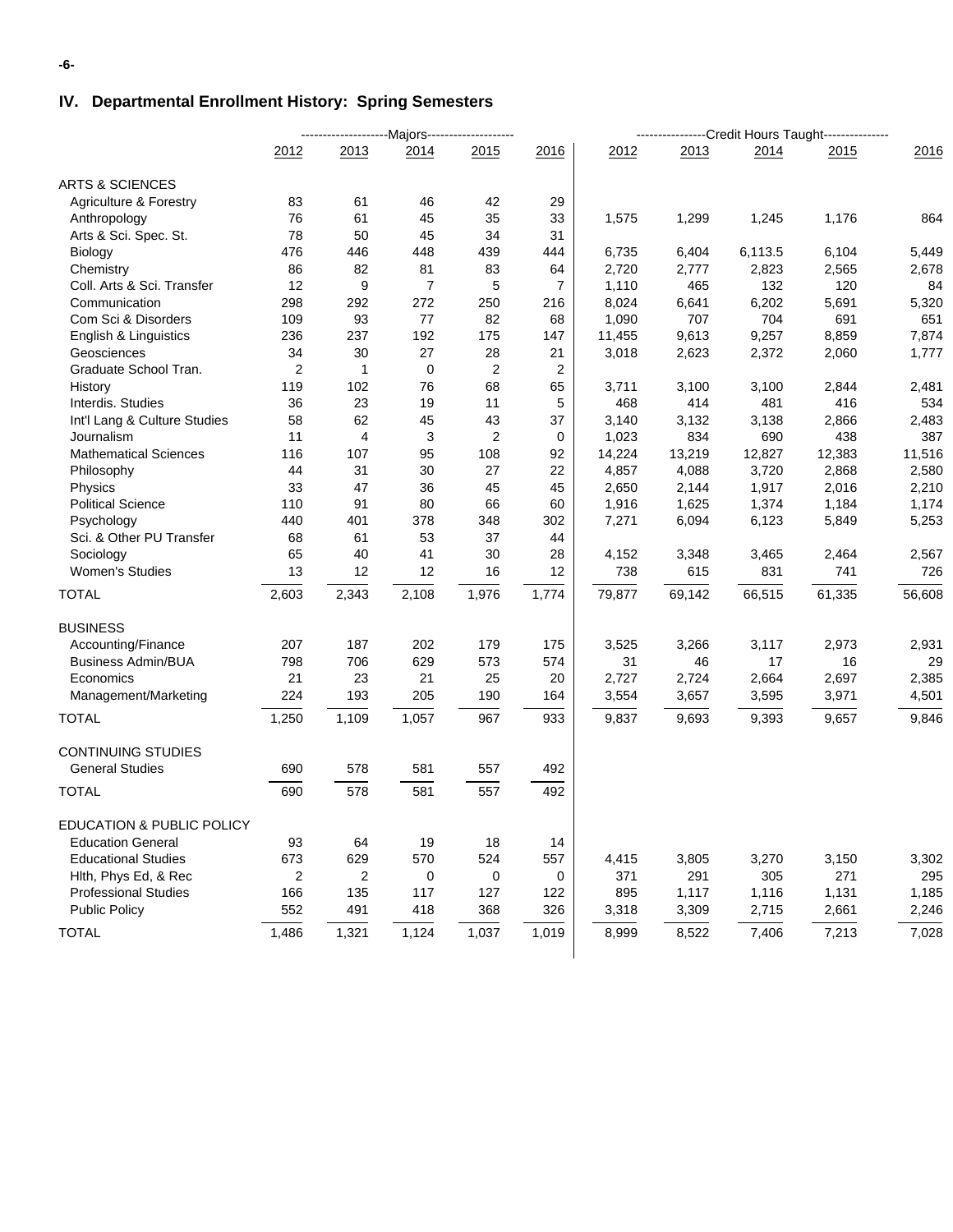#### **IV. Departmental Enrollment History: Spring Semesters Continued**)

|                                       |                                               |                          | -------------Majors------------------- |                          |                          |                          |                                               |                                               | ---------Credit Hours Taught--------------- |         |
|---------------------------------------|-----------------------------------------------|--------------------------|----------------------------------------|--------------------------|--------------------------|--------------------------|-----------------------------------------------|-----------------------------------------------|---------------------------------------------|---------|
|                                       | 2012                                          | 2013                     | 2014                                   | 2015                     | 2016                     | 2012                     | 2013                                          | 2014                                          | 2015                                        | 2016    |
| ENGINEERING, TECH, & COMP SCI         |                                               |                          |                                        |                          |                          |                          |                                               |                                               |                                             |         |
| Civil & Mechanical Engr               | $\overline{\phantom{a}}$                      | $\overline{\phantom{m}}$ | $\overline{\phantom{a}}$               | $\overline{\phantom{m}}$ | 255                      |                          | $\overline{\phantom{a}}$                      | $\overline{\phantom{a}}$                      |                                             | 1,437   |
| Comp/Elec & Info Tech                 | 210                                           | 221                      | 208                                    | 184                      | 173                      | 1,823                    | 1,865                                         | 1,777                                         | 1,956                                       | 1,772   |
| <b>Computer Science</b>               | 326                                           | 298                      | 288                                    | 304                      | 335                      | 3,026                    | 3,041                                         | 3,218                                         | 3,142                                       | 3,178   |
| Electrical & Computer Engr            | $\mathord{\hspace{1pt}\text{--}\hspace{1pt}}$ | $\sim$                   | $\overline{\phantom{a}}$               | $\overline{\phantom{a}}$ | 175                      | $\overline{\phantom{a}}$ | $-$                                           | $\mathord{\hspace{1pt}\text{--}\hspace{1pt}}$ | --                                          | 1,188   |
| Engr/Tech & CS Special                | 44                                            | 31                       | 22                                     | 20                       | 14                       | 1,230                    | 776                                           | 91                                            | 85                                          | 62      |
| Engineering                           | 431                                           | 422                      | 400                                    | 406                      | $\overline{\phantom{a}}$ | 2,381                    | 2,369                                         | 2,320                                         | 2,532                                       | $\sim$  |
| Man/Con Eng Tech/Int Des              | 501                                           | 414                      | 409                                    | 370                      | 334                      | 3,320                    | 3,348                                         | 3,068                                         | 2,988                                       | 2,350   |
| Org Leadership & SPV                  | 349                                           | 319                      | 303                                    | 308                      | 290                      | 2,812                    | 2,775                                         | 2,915                                         | 3,009                                       | 2,761   |
| <b>TOTAL</b>                          | 1,861                                         | 1,705                    | 1,630                                  | 1,592                    | 1,576                    | 14,592                   | 14,174                                        | 13,389                                        | 13,712                                      | 12,748  |
| <b>HEALTH &amp; HUMAN SERVICES</b>    |                                               |                          |                                        |                          |                          |                          |                                               |                                               |                                             |         |
| Allied Health & IU Nursing            | 16                                            | 19                       | 7                                      | 5                        | 0                        |                          |                                               |                                               |                                             |         |
| <b>Dental Education</b>               | 245                                           | 206                      | 201                                    | 200                      | 186                      | 1,777                    | 1,854                                         | 1,829                                         | 1,784                                       | 1,409   |
| <b>Health Sciences</b>                | 222                                           | 190                      | 156                                    | 114                      | 23                       | 506                      | 520                                           | 496                                           | 507                                         | 0       |
| <b>Hospitality &amp; Tourism Mgmt</b> | 167                                           | 130                      | 106                                    | 100                      | 85                       | 2,213                    | 2,111                                         | 1,972                                         | 2,080                                       | 1,814   |
| <b>Human Services</b>                 | 271                                           | 261                      | 240                                    | 228                      | 212                      | 1,700                    | 1,793                                         | 1,885                                         | 1,764                                       | 1,819   |
| Medical Imaging/Rad Sci               | $\overline{\phantom{a}}$                      | $\sim$                   | $\overline{\phantom{a}}$               | $\overline{\phantom{a}}$ | 93                       | $\overline{\phantom{a}}$ | $\mathord{\hspace{1pt}\text{--}\hspace{1pt}}$ | $\overline{\phantom{a}}$                      | --                                          | 522     |
| Nursing                               | 730                                           | 711                      | 720                                    | 760                      | 712                      | 4,503                    | 4,460                                         | 4,589                                         | 5,003                                       | 5,045   |
| <b>TOTAL</b>                          | 1,651                                         | 1,517                    | 1,430                                  | 1,407                    | 1,311                    | 10,699                   | 10,738                                        | 10,771                                        | 11,138                                      | 10,609  |
| <b>LABOR STUDIES</b>                  |                                               |                          |                                        |                          |                          |                          |                                               |                                               |                                             |         |
| <b>Labor Studies</b>                  | $\overline{7}$                                | 9                        | 3                                      | 2                        | $\overline{\mathbf{c}}$  | 196                      | 186                                           | 88                                            | 116                                         | 134     |
| <b>TOTAL</b>                          | $\overline{7}$                                | 9                        | 3                                      | $\overline{2}$           | $\overline{2}$           | 196                      | 186                                           | 88                                            | 116                                         | 134     |
| UNIT OF AFFIL. PROGRAMS               |                                               |                          |                                        |                          |                          |                          |                                               |                                               |                                             |         |
| <b>Conditional Admissions</b>         | 2,120                                         | 2,735                    | 3,088                                  | 3,386                    | 3,351                    |                          |                                               |                                               |                                             |         |
| Mastodon Advising Center              | 1,295                                         | 1,099                    | 1,017                                  | 941                      | 834                      | 373                      | 257                                           | 170                                           | 286                                         | 372     |
| <b>TOTAL</b>                          | 3,415                                         | 3,834                    | 4,105                                  | 4,327                    | 4,185                    | 373                      | 257                                           | 170                                           | 286                                         | 372     |
| VISUAL & PERFORMING ARTS              |                                               |                          |                                        |                          |                          |                          |                                               |                                               |                                             |         |
| Fine Arts                             | 135                                           | 128                      | 109                                    | 108                      | 96                       | 2,115                    | 2,043                                         | 1,603                                         | 1,767                                       | 1,552   |
| Music                                 | 155                                           | 157                      | 154                                    | 150                      | 148                      | 3,487                    | 3,427                                         | 3,264                                         | 3,019                                       | 2,859   |
| Theatre                               | 52                                            | 43                       | 47                                     | 42                       | 43                       | 1,277                    | 1,343                                         | 948                                           | 881                                         | 800     |
| Visual Comm & Design                  | 340                                           | 304                      | 264                                    | 236                      | 225                      | 2,917                    | 2,803                                         | 2,614                                         | 2,580                                       | 2,386   |
| <b>VPA/Special Students</b>           | $\mathbf{1}$                                  | $\mathbf{1}$             | 1                                      | 0                        | 0                        |                          |                                               |                                               |                                             |         |
| <b>TOTAL</b>                          | 683                                           | 633                      | 575                                    | 536                      | 512                      | 9,796                    | 9,616                                         | 8,429                                         | 8,247                                       | 7,597   |
|                                       |                                               |                          |                                        |                          |                          |                          |                                               |                                               |                                             |         |
| <b>CAMPUS TOTAL</b>                   | 13,646                                        | 13,049                   | 12,613                                 | 12,401                   | 11,804                   | 134,369                  | 122,328                                       | 116,161                                       | 111,704                                     | 104,942 |

Note: Credit hour discrepancy is based on audit enrollments and W grades assigned before census.

Engineering split into Civil & Mechanical Engineering and Electrical & Computer Engineering in 2016. Consumer and Family Science changed to Hospitality and Tourism Management in 2016. Medical Imaging and Radiologic Sciences moved from Health Sciences to its own department in 2016.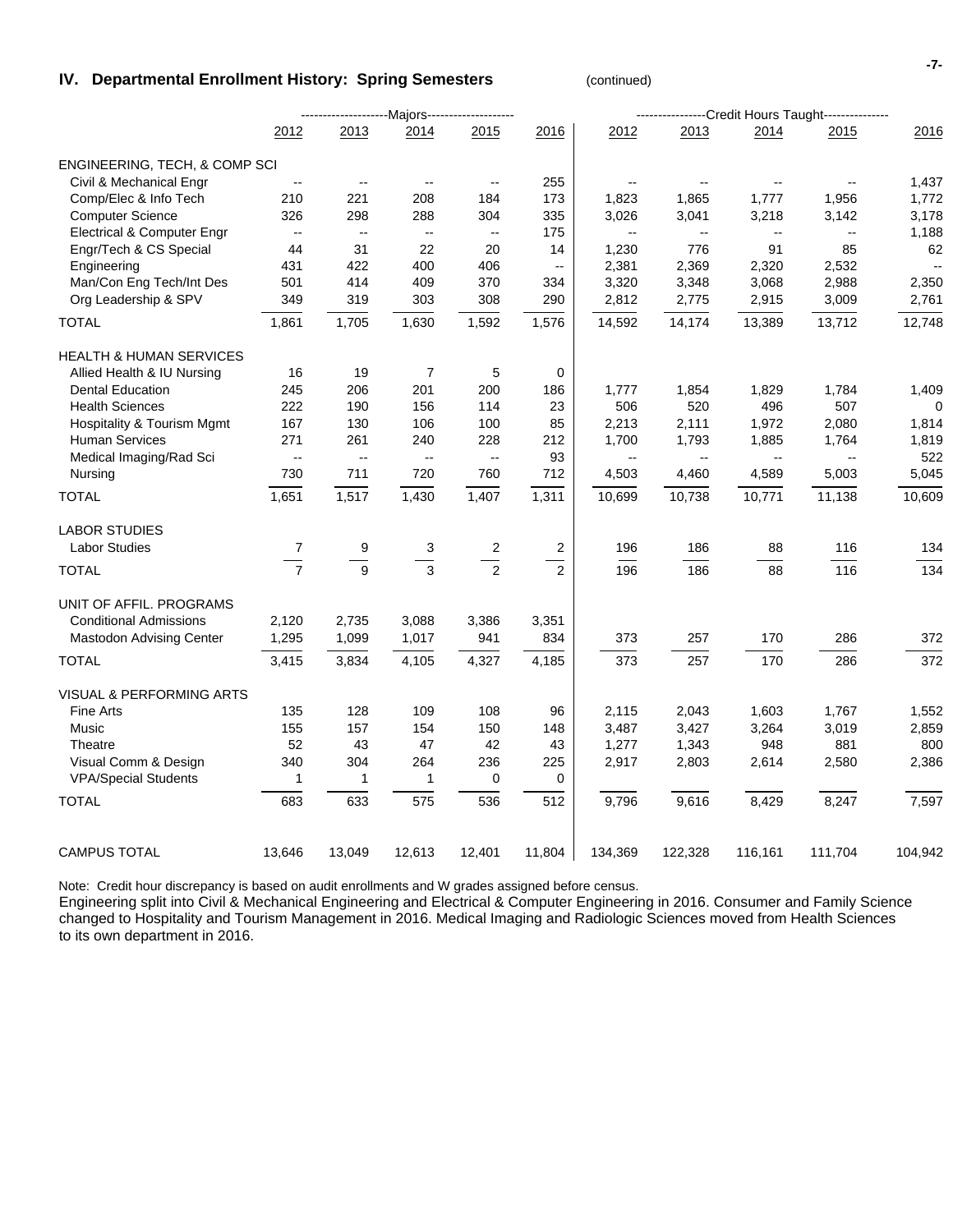# **V. Admissions Information Summary - Spring Semesters**

|    |                                             | 2012  | 2013        | 2014           | 2015           | 2016        |
|----|---------------------------------------------|-------|-------------|----------------|----------------|-------------|
| А. | <b>Applications for Spring by Month</b>     |       |             |                |                |             |
|    | October (and prior)                         | 477   | 517         | 324            | 371            | 564         |
|    | November                                    | 365   | 326         | 385            | 272            | 215         |
|    | December                                    | 576   | 448         | 415            | 453            | 259         |
|    | January                                     | 274   | 430         | 293            | 301            | 142         |
|    | <b>TOTAL</b>                                | 1,692 | 1,721       | 1,417          | 1,397          | 1,180       |
| В. | <b>Number of Undergraduate Admissions</b>   |       |             |                |                |             |
|    | <b>Adult Admit</b>                          | 90    | 36          | 29             | 38             | 39          |
|    | <b>High School Admits</b>                   | 136   | 126         | 99             | 135            | 99          |
|    | <b>Other Beginners</b>                      | 57    | 10          | $\overline{7}$ | 8              | 11          |
|    | <b>Subtotal Beginners</b>                   | 283   | 172         | 135            | 181            | 149         |
|    | Dual Credit HS Non-Degree                   | 220   | 339         | 291            | 226            | 219         |
|    | IC - Permanent                              | 159   | 106         | 87             | 89             | 93          |
|    | IC - Temporary                              | 16    | 29          | 31             | 54             | 50          |
|    | Ivy Tech Dual Admit                         | 1     | $\mathbf 0$ | $\Omega$       | $\overline{0}$ | $\mathbf 0$ |
|    | Non-Degree                                  | 41    | 49          | 40             | 27             | 42          |
|    | Readmissions                                | 54    | 75          | 49             | 45             | 26          |
|    | <b>Re-Entries</b>                           | 316   | 336         | 277            | 237            | 225         |
|    | <b>Transfers</b>                            | 352   | 319         | 286            | 321            | 290         |
|    | <b>TOTAL</b>                                | 1,442 | 1,425       | 1,196          | 1,180          | 1,094       |
| C. | <b>Number of Undergraduate Matriculants</b> |       |             |                |                |             |
|    | <b>Adult Admit</b>                          | 68    | 20          | 21             | 25             | 18          |
|    | <b>High School Admits</b>                   | 98    | 87          | 63             | 78             | 61          |
|    | <b>Other Beginners</b>                      | 47    | 8           | 4              | 8              | 6           |
|    | <b>Subtotal Beginners</b>                   | 213   | 115         | 88             | 111            | 85          |
|    | Dual Credit HS Non-Degree                   | 211   | 318         | 282            | 200            | 200         |
|    | IC - Permanent                              | 102   | 77          | 57             | 60             | 60          |
|    | IC - Temporary                              | 11    | 17          | 26             | 23             | 34          |
|    | Ivy Tech Dual Admit                         | 0     | $\mathbf 0$ | $\mathbf 0$    | $\mathbf 0$    | $\mathbf 0$ |
|    | Non-Degree                                  | 28    | 36          | 26             | 13             | 32          |
|    | Readmissions                                | 51    | 72          | 48             | 36             | 11          |
|    | <b>Re-Entries</b>                           | 199   | 208         | 166            | 144            | 140         |
|    | <b>Transfers</b>                            | 286   | 253         | 229            | 213            | 194         |
|    | <b>TOTAL</b>                                | 1,101 | 1,096       | 922            | 800            | 756         |

**-8-**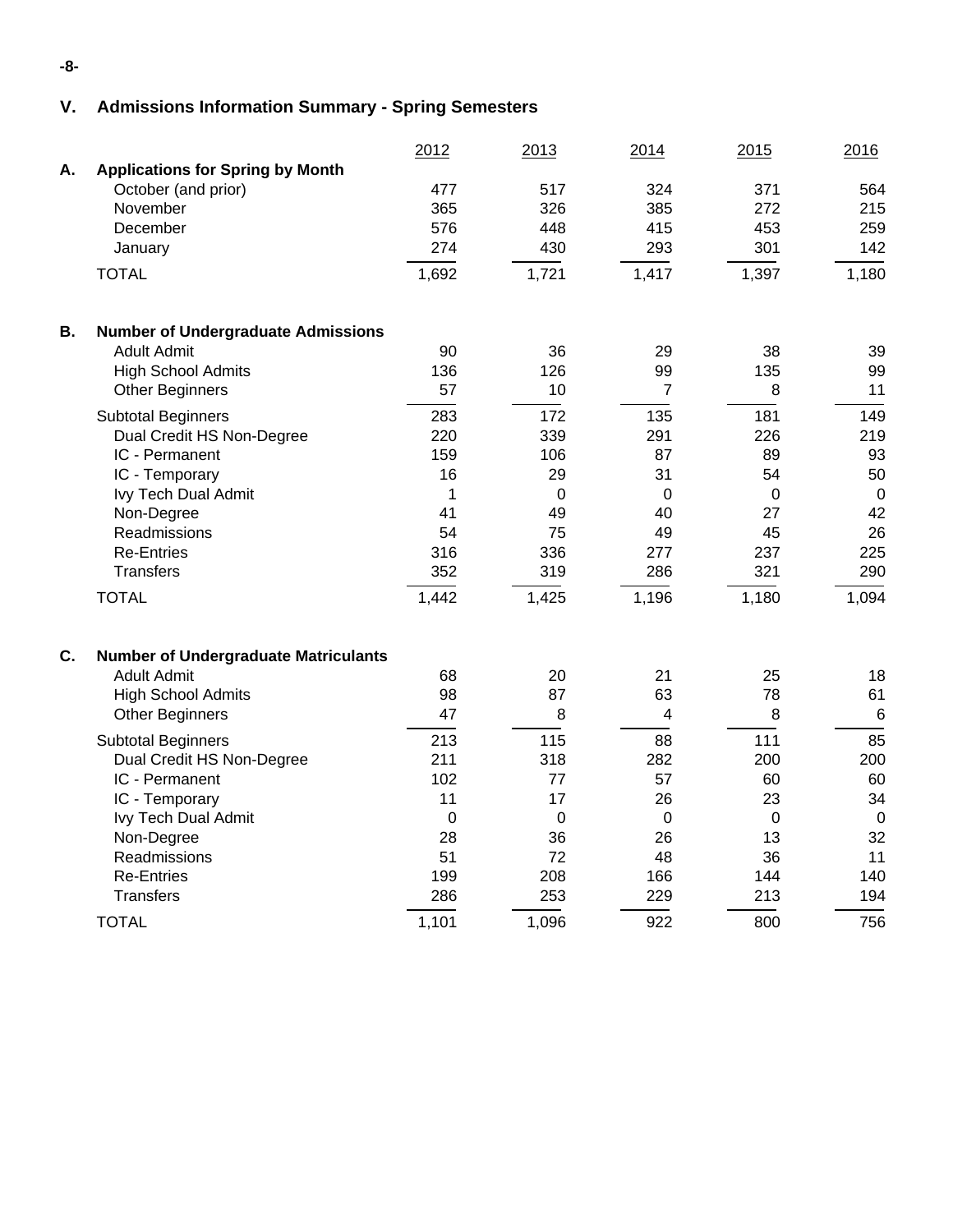#### **VI. Profile of Beginners - Spring Semesters**

| А. | <b>Class Rank of Beginners</b> | 2012    | <u>2013</u> | <u>2014</u> | 2015  | 2016  |
|----|--------------------------------|---------|-------------|-------------|-------|-------|
|    | Top 10% of High School Class   | $9.2\%$ | 4.4%        | 4.3%        | 8.0%  | 4.3%  |
|    | Top 20% of High School Class   | 13.2%   | 14.7%       | 14.9%       | 14.0% | 26.1% |
|    | Top 25% of High School Class   | 22.4%   | 22.1%       | 19.1%       | 20.0% | 28.3% |
|    | Top 50% of High School Class   | 65.8%   | 57.4%       | 57.4%       | 56.0% | 54.3% |

Note: Profiles shown above include only beginners with data on file (75% for class rank in 2016).

| В. | <b>Mean SAT Scores of Beginners</b>    |      |       |       |       |                                   |
|----|----------------------------------------|------|-------|-------|-------|-----------------------------------|
|    | <b>Mean SAT Critical Reading Score</b> | 497  | 495   | 486   | 510   | 482                               |
|    | Mean SAT Math Score                    | 513  | 493   | 481   | 530   | 482                               |
|    | Mean SAT Writing Score                 | 478  | 465   | 476   | 479   | 471                               |
|    | Mean SAT Total Score                   | .488 | 1.453 | 1.443 | 1.519 | $\overline{\phantom{a}}$<br>1,435 |

Note: Profiles shown above include only beginners with data on file (80% for test scores in 2016).

| <b>Mean ACT Scores of Beginners</b> |    |    |    |    |    |
|-------------------------------------|----|----|----|----|----|
| English                             | 21 | 21 | 22 | 22 | 20 |
| Mathematics                         | 21 | 20 | 21 | 24 | 21 |
| Reading                             | 21 | 22 | 24 | 24 | 23 |
| Science                             | 21 | 21 | 22 | 23 | 21 |
| Composite                           | 22 | 21 | 22 | 23 | 21 |
|                                     |    |    |    |    |    |

Note: Profiles shown above include only beginners with data on file (32% for test scores in 2016).

| D. | <b>Full-Time/Part-Time Status of Beginners</b> |         |       |         |       |         |
|----|------------------------------------------------|---------|-------|---------|-------|---------|
|    | Full-Time                                      | 165     | 91    | 65      | 89    | 66      |
|    | Part-Time                                      | 48      | 24    | 23      | 22    | 19      |
|    | <b>TOTAL</b>                                   | 213     | 115   | 88      | 111   | 85      |
| Е. | <b>High School GPA of Beginners</b>            |         |       |         |       |         |
|    | $3.50 - 4.00$                                  | 16.1%   | 21.2% | 19.0%   | 16.9% | 26.7%   |
|    | $3.00 - 3.49$                                  | 32.3%   | 28.2% | 30.2%   | 26.0% | 23.3%   |
|    | $2.50 - 2.99$                                  | 28.0%   | 31.8% | 36.5%   | 38.9% | 33.3%   |
|    | $2.00 - 2.49$                                  | 22.6%   | 18.8% | 14.3%   | 18.2% | 16.7%   |
|    | $1.50 - 1.99$                                  | $1.0\%$ | 0.0%  | $0.0\%$ | 0.0%  | $0.0\%$ |
|    | $1.00 - 1.49$                                  | 0.0%    | 0.0%  | $0.0\%$ | 0.0%  | 0.0%    |
|    | $0.00 - 0.99$                                  | 0.0%    | 0.0%  | 0.0%    | 0.0%  | 0.0%    |

Note: Profiles shown above include only beginners with data on file (98% for High School GPA in 2016).

| Е. | <b>High School Beginners by High School Graduation Type</b> |        |        |        |         |         |  |  |  |
|----|-------------------------------------------------------------|--------|--------|--------|---------|---------|--|--|--|
|    | <b>Regular Graduates</b>                                    | 76/91% | 11/13% | 1/2%   | $0/0\%$ | 2/4%    |  |  |  |
|    | Core 40 Graduates                                           | 1/1%   | 53/61% | 40/69% | 44/67%  | 36/64%  |  |  |  |
|    | Academic Honors                                             | 7/8%   | 23/26% | 15/26% | 22/33%  | 18/32%  |  |  |  |
|    | <b>Technical Honors</b>                                     |        | 0/0%   | 2/3%   | 0/0%    | $0/0\%$ |  |  |  |
|    | TOTAL                                                       | 84     | 87     | 58     | 66      | 56      |  |  |  |

Note: Graduation type is shown only for Indiana beginners.

Beginning in 2013, Indiana high school graduates require a Core 40, Academic Honors, or

Technical Honors diploma for IPFW admission. Technical Honors diploma began in 2013. Honors Program Graduate category changed to Academic Honors in 2013.

HA = High School admit type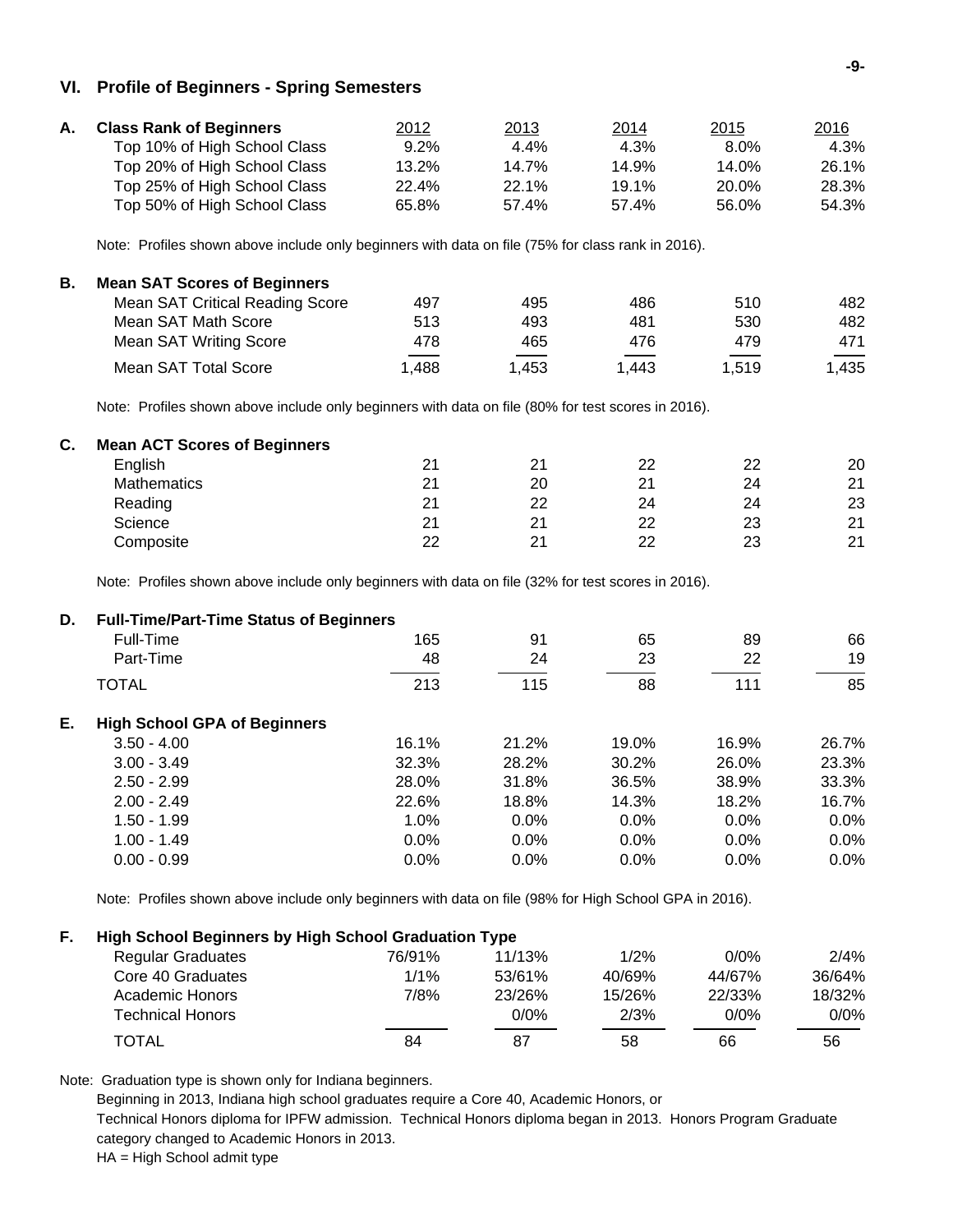# **VII. Schedule of Classes Information - Spring 2016 (201620)**

**A. Classes offered and Closed**

|                                                    |                            |                               |                   | Course Level              |                                   |                            |                   |
|----------------------------------------------------|----------------------------|-------------------------------|-------------------|---------------------------|-----------------------------------|----------------------------|-------------------|
|                                                    | 000                        | <u>100</u>                    | 200               | 300                       | 400                               | Grad                       | <b>Total</b>      |
| AS<br><b>ANTH</b><br><b>BIOL</b>                   | $\mathbf 0$<br>$\mathbf 0$ | 6<br>33                       | 4<br>56           | $\overline{c}$<br>5       | 6<br>8                            | 0<br>60                    | 18<br>162         |
| <b>CHM</b>                                         | 0                          | 34                            | 17                | 5                         | 14                                | 5                          | 75                |
| COAS                                               | 0                          | $\boldsymbol{0}$              | $\boldsymbol{2}$  | $\mathbf 0$               | $\pmb{0}$                         | $\mathbf 0$                | $\overline{2}$    |
| <b>COM</b><br><b>CSD</b>                           | 0<br>0                     | 46<br>$6\phantom{1}6$         | 11<br>$\mathbf 0$ | 30<br>$\mathbf{3}$        | 12<br>3                           | 7<br>5                     | 106<br>17         |
| <b>ENGL</b>                                        | 0                          | 64                            | 58                | 30                        | 14                                | 29                         | 195               |
| <b>GEOS</b>                                        | 0                          | 23                            | $\boldsymbol{2}$  | $\ensuremath{\mathsf{3}}$ | $\overline{5}$                    | $\mathbf 0$                | 33                |
| <b>HIST</b>                                        | 0                          | 22                            | 5                 | 8                         | $\overline{5}$                    | $\mathbf 0$                | 40                |
| <b>IDS</b><br><b>ILCS</b>                          | 0<br>0                     | $\pmb{0}$<br>40               | $\, 8$<br>42      | $\pmb{0}$<br>13           | 3<br>6                            | $\mathbf 0$<br>0           | 11<br>101         |
| <b>JOUR</b>                                        | 0                          | $\pmb{0}$                     | $\overline{7}$    | $\mathbf{3}$              | 1                                 | $\mathbf 0$                | 11                |
| <b>MATH</b>                                        | 0                          | 158                           | 20                | 15                        | 5                                 | 6                          | 204               |
| PHIL                                               | 0                          | 33                            | $\overline{2}$    | 10                        | $\overline{2}$                    | 2                          | 49                |
| <b>PHYS</b><br><b>POLS</b>                         | 0<br>0                     | 12<br>13                      | 30<br>10          | $\overline{7}$<br>9       | $\,6$<br>12                       | 1<br>0                     | 56<br>44          |
| <b>PSY</b>                                         | 0                          | 23                            | 14                | 22                        | 30                                | 1                          | 90                |
| SOC                                                | 0                          | 23                            | 3                 | 6                         | 8                                 | 3                          | 43                |
| <b>WOST</b>                                        | 0<br>$\overline{0}$        | $\pmb{0}$                     | 9                 | 4                         | $\ensuremath{\mathsf{3}}$<br>143  | 0                          | 16                |
| <b>Total AS</b>                                    |                            | 536                           | 300               | 175                       |                                   | 119                        | 1,273             |
| <b>ACFN</b><br><b>BN</b><br><b>BUA</b>             | 0<br>0                     | 0<br>0                        | 18<br>6           | 14<br>20                  | $\,6$<br>0                        | $\boldsymbol{2}$<br>0      | 40<br>26          |
| <b>ECON</b>                                        | 0                          | 0                             | 32                | $\overline{\mathbf{4}}$   | 1                                 | 1                          | 38                |
| <b>MGMK</b>                                        | 0                          | 11                            | 8                 | 16                        | 20                                | 8                          | 63                |
| <b>Total BN</b>                                    | $\overline{0}$             | $\overline{11}$               | 64                | 54                        | $\overline{27}$                   | $\overline{11}$            | 167               |
| EP<br><b>EDES</b><br><b>EDPS</b>                   | 0<br>0                     | $\overline{c}$<br>$\mathbf 0$ | 18<br>0           | 33<br>8                   | 18<br>1                           | $\mathbf{3}$<br>32         | 74<br>41          |
| <b>HPER</b>                                        | 0                          | 12                            | 3                 | $\pmb{0}$                 | 0                                 | $\pmb{0}$                  | 15                |
| <b>PPOL</b>                                        | 0<br>$\overline{0}$        | 10                            | 3                 | 14                        | 5                                 | 8                          | 40                |
| <b>Total EP</b>                                    |                            | 24                            | 24                | 55                        | 24                                | 43                         | 170               |
| ET<br><b>CME</b><br>$\mathsf{CS}\xspace$           | 0<br>0                     | $\sqrt{3}$<br>35              | 17<br>28          | 21<br>21                  | 12<br>39                          | $\mathbf 1$<br>25          | 54<br>148         |
| ECE                                                | 0                          | 5                             | 10                | 9                         | $\overline{7}$                    | $\overline{7}$             | 38                |
| <b>ENTS</b>                                        | 0                          | $\mathbf 2$                   | 1                 | 1                         | $\sqrt{2}$                        | $\mathbf 0$                | $6\phantom{1}6$   |
| <b>MCET</b><br><b>OLS</b>                          | 0<br>0                     | 19<br>$\pmb{0}$               | 21<br>15          | 22<br>16                  | 12<br>13                          | 5<br>5                     | 79<br>49          |
| <b>TECH</b>                                        | $\pmb{0}$                  | 18                            | 19                | 15                        | 15                                | $\overline{7}$             | 74                |
| <b>Total ET</b>                                    | $\overline{0}$             | 82                            | 111               | 105                       | 100                               | 50                         | 448               |
| <b>HS</b><br><b>DAE</b>                            | 0                          | 9                             | 4                 | 13                        | 1                                 | $\pmb{0}$                  | 27                |
| <b>HSC</b><br><b>HSRV</b>                          | 0<br>0                     | $\pmb{0}$                     | 0<br>5            | $\boldsymbol{0}$<br>11    | $\boldsymbol{0}$<br>11            | 0<br>$\pmb{0}$             | $\mathbf 0$<br>36 |
| <b>HTM</b>                                         | 0                          | $\frac{9}{2}$                 | 7                 | 29                        | $\,6$                             | $\mathbf 0$                | 44                |
| <b>NUR</b>                                         | 0                          | 15                            | 16                | 55                        | 17                                | 20                         | 123               |
| <b>RADX</b><br><b>Total HS</b>                     | 0<br>$\overline{0}$        | $\boldsymbol{2}$<br>37        | 4<br>36           | 4<br>112                  | $\overline{2}$<br>$\overline{37}$ | $\mathbf 0$<br>20          | 12<br>242         |
| <b>LS</b><br>LS                                    | 0                          | 11                            | 15                | 9                         | 4                                 | $\pmb{0}$                  | 39                |
| UA<br><b>MAC</b>                                   | $\mathbf 0$                | 3                             | $\mathbf 0$       | 1                         | 25                                | $\mathbf 0$                | 29                |
| <b>VP</b><br><b>FINA</b>                           | $\mathbf 0$                | 25                            | 11                | 8                         | 11                                | 0                          | 55                |
| <b>MUS</b><br><b>THTR</b>                          | 13<br>$\mathbf 0$          | 36<br>8                       | 48<br>12          | 38<br>$\overline{7}$      | 57<br>1                           | $\mathbf 0$<br>$\mathbf 0$ | 192<br>28         |
| <b>VCD</b>                                         | 0                          | 12                            | 15                | 16                        | 11                                | $\mathbf 0$                | 54                |
| <b>Total VP</b>                                    | 13                         | 81                            | 86                | 69                        | 80                                | $\overline{0}$             | 329               |
| <b>Campus Total Offered</b><br><b>Total Closed</b> | 13<br>1                    | 785<br>171                    | 636<br>142        | 580<br>138                | 440<br>76                         | 243<br>38                  | 2,697<br>566      |
| <b>Percent Closed</b>                              | 8%                         | 22%                           | 22%               | 24%                       | 17%                               | 16%                        | 21%               |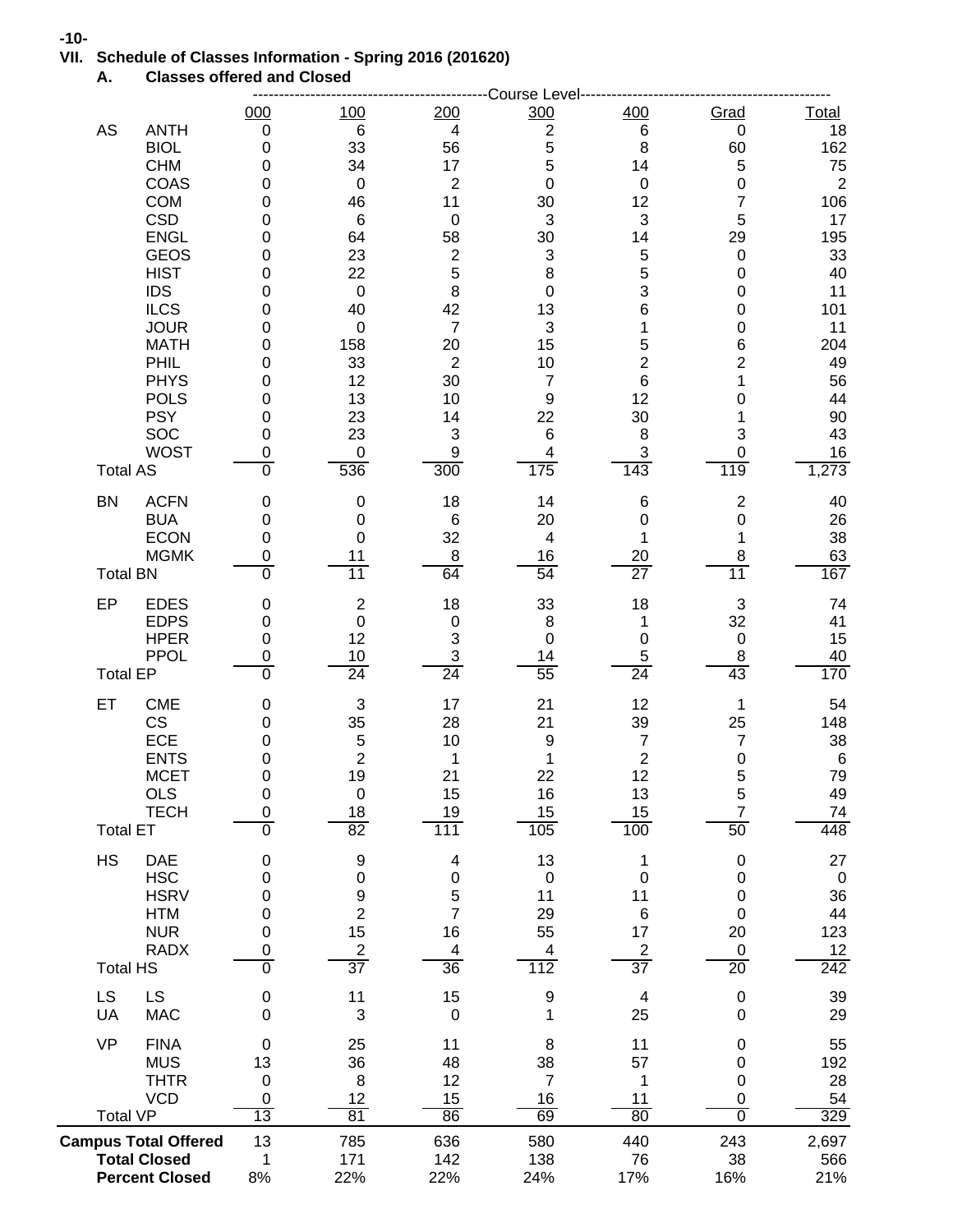| <b>MWF</b>    | <b>TR</b>     |                |                          | --------------Percent of Rooms Utilized---------------------- |                |                |
|---------------|---------------|----------------|--------------------------|---------------------------------------------------------------|----------------|----------------|
| Pattern       | Pattern       | 2012           | 2013                     | 2014                                                          | 2015           | 2016           |
|               |               |                |                          |                                                               |                |                |
| 7:30-8:50 AM  |               | 12             | 10                       | 13                                                            | 13             | 11             |
|               | 7:30-8:45 AM  | $\overline{7}$ | $\overline{7}$           | $6\phantom{1}$                                                | 5              | $\overline{7}$ |
| 9:00-9:50     |               | 66             | 55                       | 45                                                            | 47             | 36             |
|               | 9:00-10:15    | 72             | 70                       | 62                                                            | 68             | 58             |
| 10:00-10:50   |               | 59             | 55                       | 50                                                            | 51             | 49             |
|               | 10:30-11:45   | 86             | 91                       | 84                                                            | 82             | 86             |
| 11:00-11:50   |               | 57             | 54                       | 52                                                            | 47             | 52             |
| 12:00-1:15 PM |               | 36             | 29                       | 30                                                            | 20             | 16             |
|               | 12:00-1:15 PM | 91             | 90                       | 89                                                            | 87             | 86             |
| 1:30-2:20     |               | 76             | 56                       | 56                                                            | 69             | 71             |
|               | 1:30-2:45     | 88             | 89                       | 85                                                            | 89             | 86             |
| 2:30-3:20     |               | 64             | 61                       | 55                                                            | 53             | 53             |
|               | $3:00 - 4:15$ | 79             | 69                       | 63                                                            | 65             | 68             |
| 3:30-4:20     |               | 10             | 9                        | $\overline{7}$                                                | $\overline{4}$ | $\overline{4}$ |
| 4:30-5:45     |               | 88             | 78                       | 62                                                            | 65             | 58             |
|               | 4:30-5:45     | 92             | 91                       | 81                                                            | 86             | 68             |
| $6:00 - 7:15$ |               | 81             | 85                       | 68                                                            | 67             | 65             |
|               | $6:00 - 7:15$ | 83             | 80                       | 67                                                            | 60             | 53             |
| 7:30-8:45     |               | 10             | $\, 8$                   | $\overline{7}$                                                | $\overline{7}$ | 8              |
|               | 7:30-8:45     | 20             | 13                       | 13                                                            | 15             | 10             |
| 9:00 or later |               | --             | --                       |                                                               |                |                |
|               | 9:00 or later | --             | $\overline{\phantom{m}}$ | --                                                            | --             | --             |

### **B. Utilization of General Academic Rooms by Time Periods -11-**

Note: Includes only classes beginning in indicated time block.